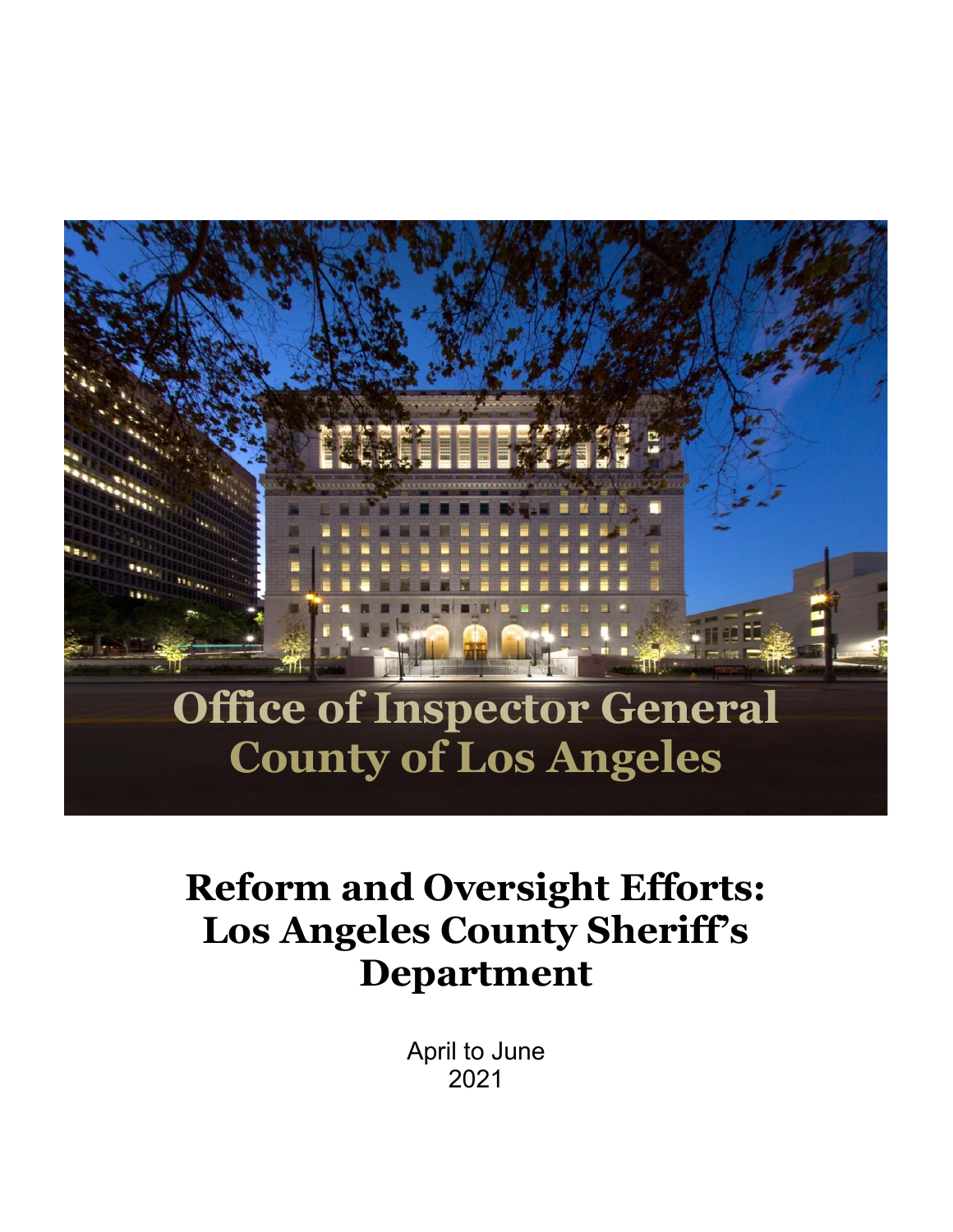## **Table of Contents**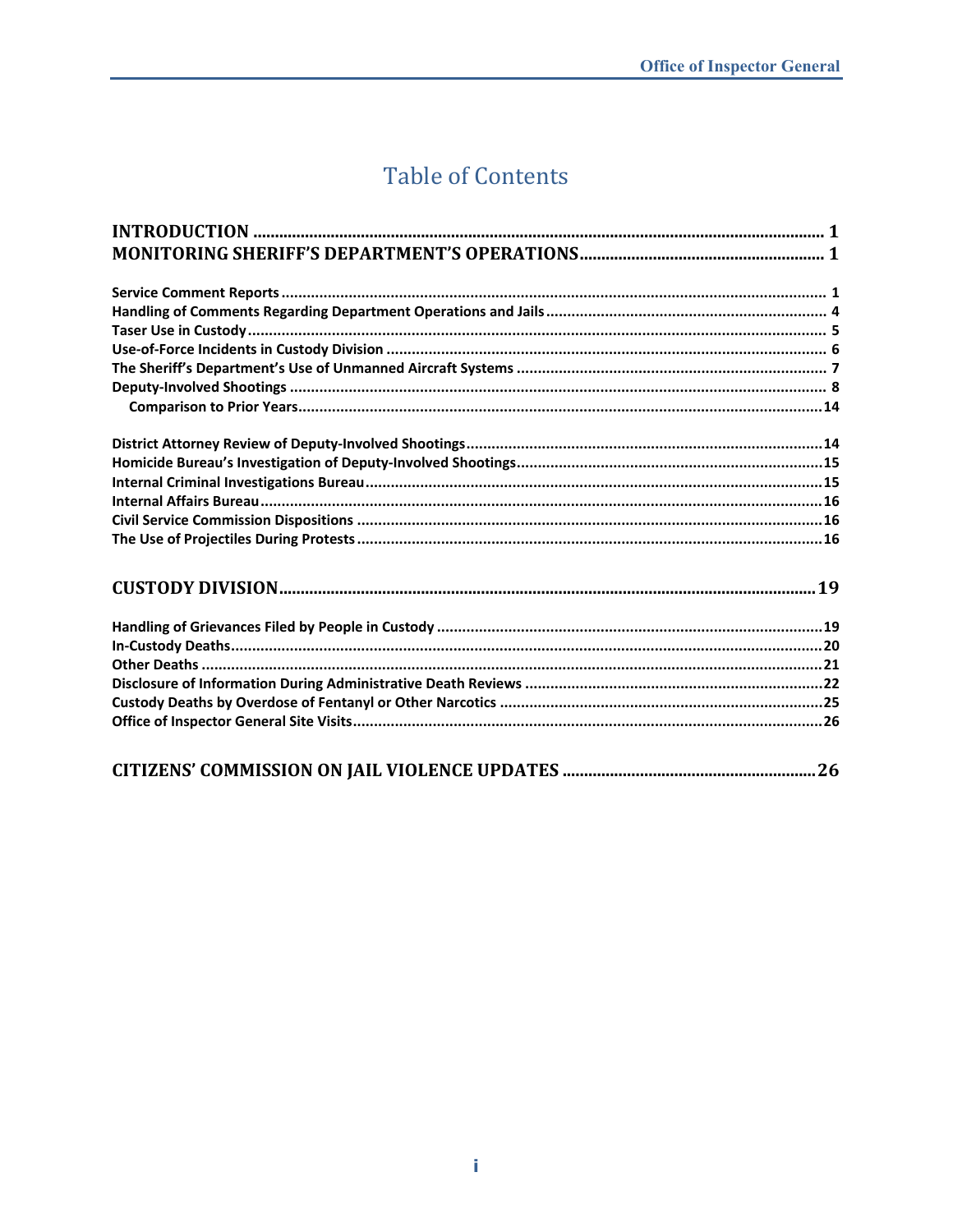## <span id="page-2-0"></span>**INTRODUCTION**

This report provides an overview of the Office of Inspector General's regular monitoring, auditing, and review of activities related to the Los Angeles County Sheriff's Department that occurred from April [1](#page-2-3), 2021, through June 30, 2021.<sup>1</sup>

## <span id="page-2-1"></span>**MONITORING SHERIFF'S DEPARTMENT'S OPERATIONS**

#### <span id="page-2-2"></span>**Service Comment Reports**

Under Sheriff's Department policies, the Sheriff's Department accepts and reviews comments from members of the public about departmental service or employee performance.[2](#page-2-4) The Sheriff's Department categorizes these comments into three categories:

- External Commendation: an external communication of appreciation for and/or approval of service provided by LASD members;
- Service Complaint: an external communication of dissatisfaction with LASD service, procedure or practice, not involving employee misconduct; and
- Personnel Complaint: an external allegation of misconduct, either a violation of law or LASD policy, against any member of  $LASD.<sup>3</sup>$  $LASD.<sup>3</sup>$  $LASD.<sup>3</sup>$

The following chart lists the number and types of comments reported for each station or unit.<sup>[4](#page-2-6)</sup>

<span id="page-2-3"></span> $1$  The report will note if the data reflects something other than what was gathered between April 1, 2021 and June 30, 2021.

<span id="page-2-4"></span><sup>2</sup> *See* [Los Angeles County Sheriff's Department,](http://pars.lasd.org/Viewer/Manuals/10008/Content/10837) *Manual of Policy and Procedures*, 3-04/010.00, "Department [Service Reviews."](http://pars.lasd.org/Viewer/Manuals/10008/Content/10837)

<span id="page-2-5"></span><sup>&</sup>lt;sup>3</sup> It is possible for an employee to get a Service Complaint and Personnel Complaint based on the same incident in question.

<span id="page-2-6"></span><sup>4</sup> This data was provided by the Sheriff's Department from its Performance Recording and Monitoring System on July 6, 2021 and reflects the data provided as of that date.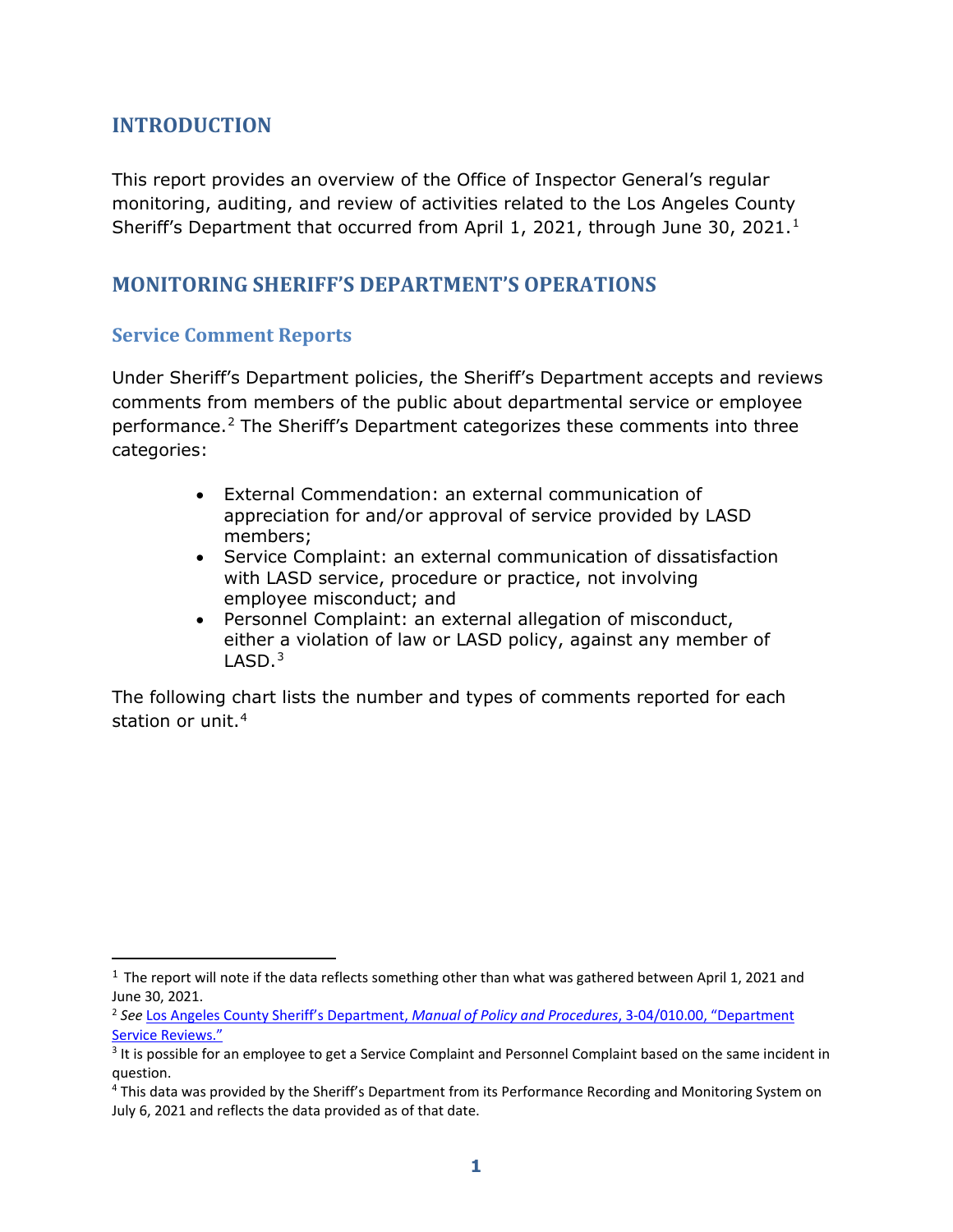| <b>INVESTIGATING BUREAU/STATION/FACILITY</b> | <b>COMMENDATIONS</b> | <b>PERSONNEL</b><br><b>COMPLAINTS</b> | <b>SERVICE</b><br><b>COMPLAINTS</b> |
|----------------------------------------------|----------------------|---------------------------------------|-------------------------------------|
| ADM: CENTRAL PATROL ADM HQ                   | $\mathbf{1}$         | O.                                    | 0                                   |
| ADM: COURT SERVICES DIV HO                   | 0                    |                                       | 0                                   |
| ADM: CUSTODY DIV HQ                          | 0                    |                                       | $\mathbf 0$                         |
| ADM: NORTH PATROL ADM HQ                     | 0                    | 2                                     | 0                                   |
| ADM: SOUTH PATROL ADM HQ                     | 0                    | 1                                     | $\mathbf{1}$                        |
| AER : AERO BUREAU                            | $\overline{2}$       | 0                                     | $\mathbf 0$                         |
| ALD: ALTADENA STN                            | 4                    | 2                                     | 0                                   |
| <b>AVA : AVALON STN</b>                      | $\mathbf{1}$         | 0                                     | 0                                   |
| CCS: COMMUNITY COLLEGE BUREAU                | $\mathbf{1}$         |                                       | 0                                   |
| <b>CEN : CENTURY STN</b>                     | 9                    |                                       | $\mathbf 1$                         |
| <b>CER : CERRITOS STN</b>                    | 8                    | 5                                     | 5                                   |
| CMB: CIVIL MANAGEMENT BUREAU                 | 3                    | 3                                     | $\mathbf{1}$                        |
| CNT: COURT SERVICES CENTRAL                  | $\mathbf{1}$         | 0                                     | $\mathbf 0$                         |
| COM: COMPTON STN                             | $\mathbf{1}$         | 4                                     | $\overline{2}$                      |
| CPB: COMMUNITY PARTNERSHIP BUREAU            | $\overline{2}$       |                                       | $\mathbf 1$                         |
| CRD: CENTURY REG DETEN FAC                   | $\mathbf{1}$         | 2                                     | 0                                   |
| CRV: CRESCENTA VALLEY STN                    | 4                    | 2                                     | 0                                   |
| CSB: COUNTY SERVICES BUREAU                  | 4                    | 5                                     | $\mathbf 0$                         |
| <b>CSN: CARSON STN</b>                       | 5                    | 8                                     | $\overline{2}$                      |
| CSS: CUSTODY SUPPORT SERVICES                | 0                    | 0                                     | $\mathbf 1$                         |
| ELA : EAST LA STN                            | 11                   | 5                                     | $\mathbf 0$                         |
| <b>EOB: EMERGENCY OPER BUREAU</b>            | 3                    |                                       | $\mathbf{1}$                        |
| <b>EST : COURT SERVICES EAST</b>             | $\mathbf{1}$         | 5                                     | $\mathbf{1}$                        |
| FCC: FRAUD & CYBER CRIMES BUREAU             | $\overline{4}$       |                                       | $\overline{0}$                      |
| <b>HOM : HOMICIDE BUREAU</b>                 | 0                    | 0                                     | $\overline{2}$                      |
| IAB: INTERNAL AFFAIRS BUREAU                 | 0                    | 0                                     | $\mathbf 1$                         |
| <b>IND : INDUSTRY STN</b>                    | $\overline{4}$       |                                       | $\overline{2}$                      |
| IRC : INMATE RECEPTION CENTER                | $\mathbf{1}$         | 3                                     | $\mathbf 0$                         |
| ISB: INMATE SERVICES BUREAU                  | $\mathbf{1}$         | 0                                     | $\overline{0}$                      |
| <b>LCS : LANCASTER STN</b>                   | 18                   | 17                                    | 6                                   |
| LKD: LAKEWOOD STN                            | 10                   | 3                                     | $\overline{2}$                      |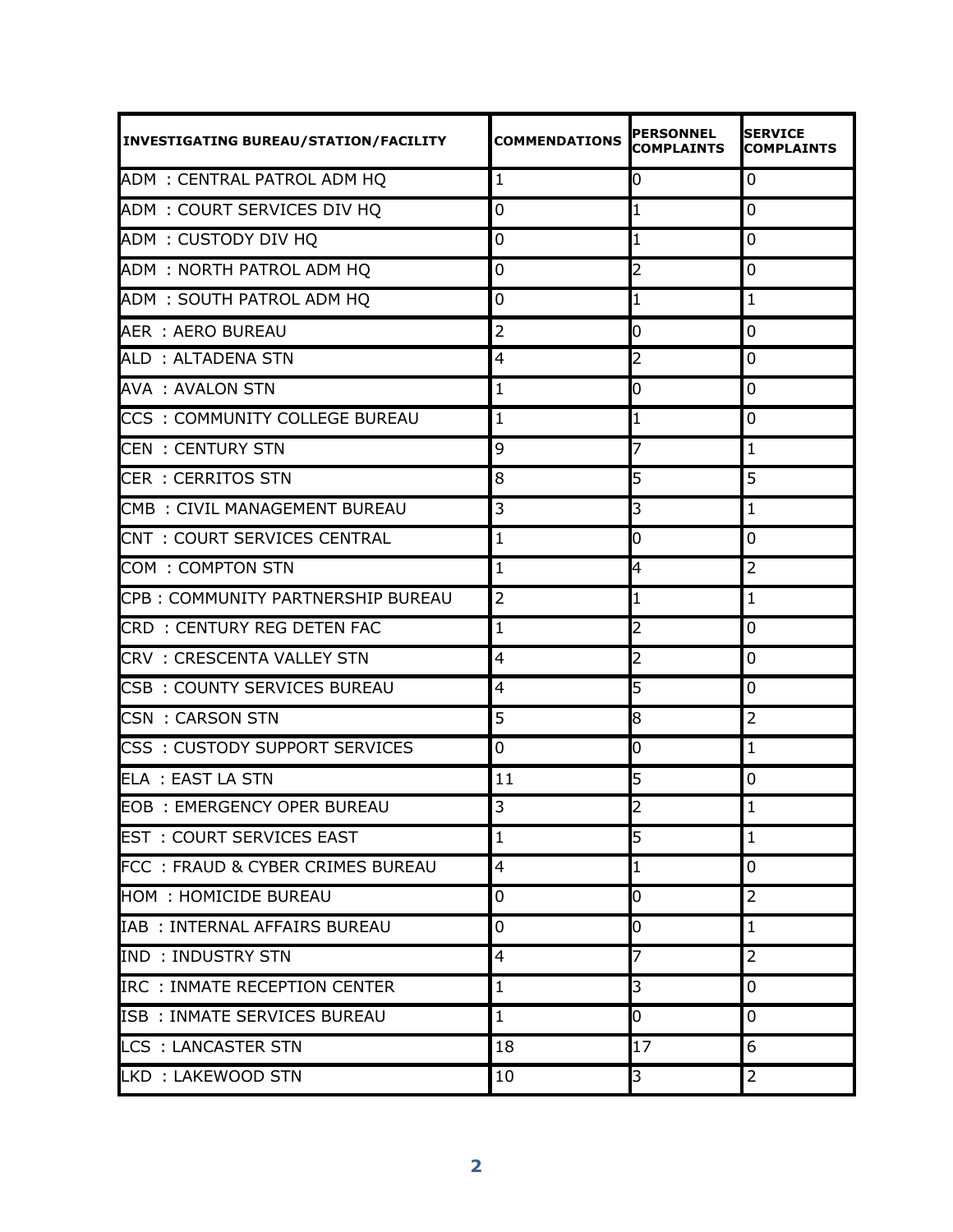| <b>INVESTIGATING BUREAU/STATION/FACILITY</b> | <b>COMMENDATIONS</b> | <b>PERSONNEL</b><br><b>COMPLAINTS</b> | <b>SERVICE</b><br><b>COMPLAINTS</b> |
|----------------------------------------------|----------------------|---------------------------------------|-------------------------------------|
| LMT : LOMITA STN                             | 8                    | 1                                     | 0                                   |
| MAR: MARINA DEL REY STN                      | 7                    | 2                                     | $\mathbf{1}$                        |
| MCB: MAJOR CRIMES BUREAU                     | 0                    |                                       | 0                                   |
| MCJ: MEN'S CENTRAL JAIL                      | $\mathbf{1}$         | 2                                     | $\overline{2}$                      |
| MLH: MALIBU/LOST HILLS STN                   | 8                    | 14                                    | $\overline{7}$                      |
| <b>MTL: METROLINK</b>                        | 0                    | 1                                     | 0                                   |
| <b>NAR : NARCOTICS BUREAU</b>                | 3                    | 0                                     | 0                                   |
| NCF: NORTH CO. CORRECTL FAC                  | $\mathbf{1}$         | 2                                     | 0                                   |
| <b>NWK: NORWALK REGIONAL STN</b>             | $\overline{7}$       | 5                                     | $\mathbf{1}$                        |
| OSS : OPERATION SAFE STREETS BUREAU          | $\mathbf{1}$         | 1                                     | $\mathbf{1}$                        |
| PAD: PARKS & COUNTY SRVS ADM HQ              | 0                    | 1                                     | $\mathbf 0$                         |
| PER: PERSONNEL ADMIN                         | $\mathbf{1}$         | 0                                     | $\overline{0}$                      |
| PLM : PALMDALE STN                           | 14                   | 18                                    | 6                                   |
| PRV : PICO RIVERA STN                        | 5                    | 0                                     | $\mathbf{1}$                        |
| <b>SCV : SANTA CLARITA VALLEY STN</b>        | 27                   | 9                                     | $\mathbf{1}$                        |
| <b>SDM : SAN DIMAS STN</b>                   | 12                   | 3                                     | $\mathbf 0$                         |
| <b>SEB: SPECIAL ENFORCEMENT BUR</b>          | 0                    | 2                                     | $\mathbf{1}$                        |
| SHR: OFFICE OF THE SHERIFF                   | $\mathbf{1}$         | 3                                     | $\mathbf{1}$                        |
| SIB: SHERIFF INFORMATION BUREAU              | 0                    | 2                                     | 0                                   |
| <b>SLA : SOUTH LOS ANGELES STATION</b>       | 6                    | 10                                    | 3                                   |
| <b>SSB: SCIENTIFIC SERV BUREAU</b>           | 3                    | 0                                     | $\mathbf 0$                         |
| SVB: SPECIAL VICTIMS BUREAU                  | $\overline{4}$       | Б                                     | $\mathbf{1}$                        |
| TB: TRAINING BUREAU                          | $\mathbf{1}$         | 0                                     | 0                                   |
| TEM: TEMPLE CITY STN                         | 17                   | 6                                     | $\overline{2}$                      |
| TSB: TRANSIT SERVICES BUREAU                 | $\mathbf{1}$         | 0                                     | 0                                   |
| <b>TT: TWIN TOWERS</b>                       | $\overline{2}$       |                                       | 0                                   |
| WAL: WALNUT/SAN DIMAS STN                    | 10                   |                                       | $\overline{7}$                      |
| WHD: WEST HOLLYWOOD STN                      | 17                   | 9                                     | $\mathbf{1}$                        |
| WST: COURT SERVICES WEST                     | $\mathbf{1}$         | 3                                     | $\overline{0}$                      |
| Total:                                       | 258                  | 196                                   | 65                                  |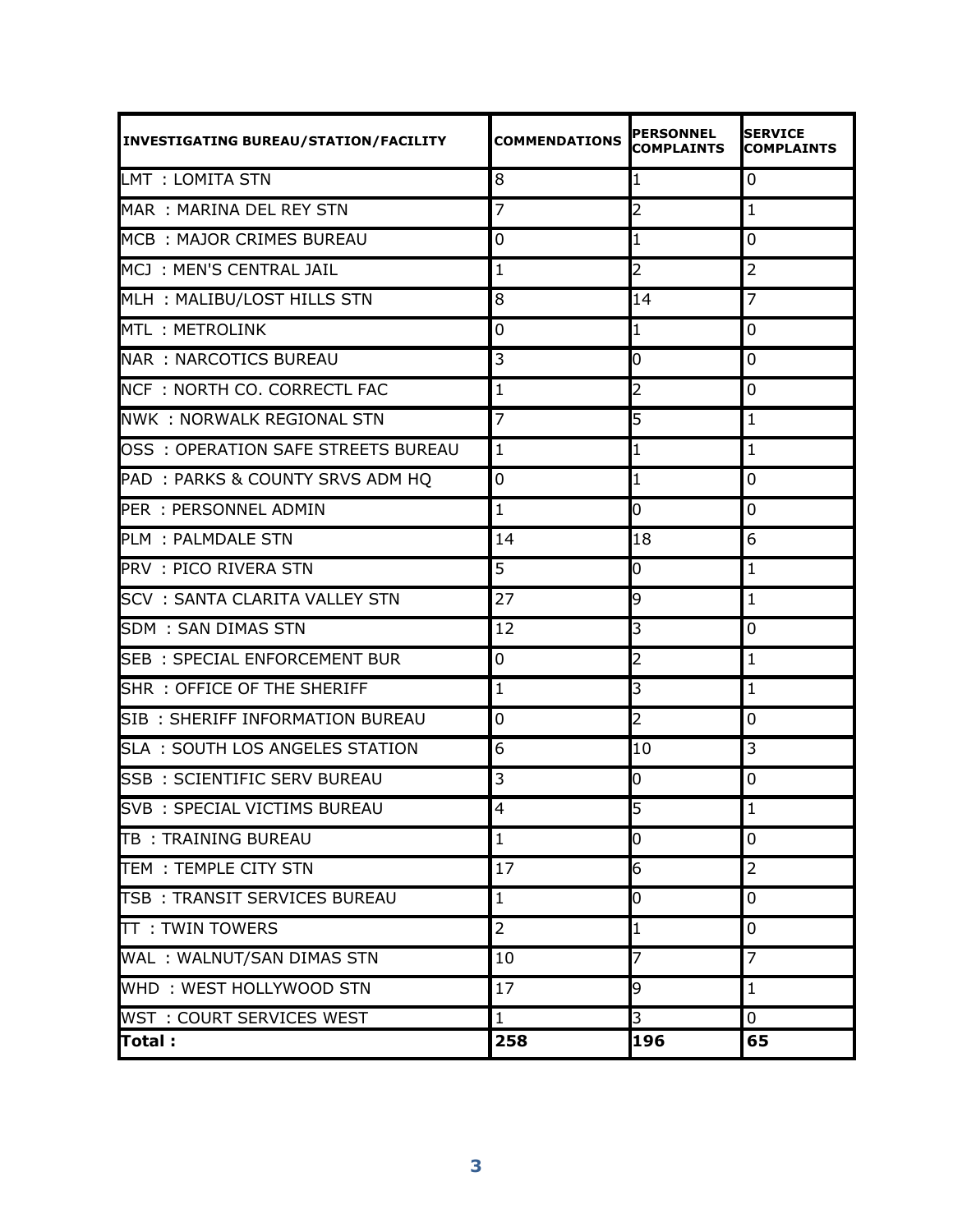## <span id="page-5-0"></span>**Handling of Comments Regarding Department Operations and Jails**

The Office of Inspector General received eighty-three new complaints in the second quarter of 2021 from members of the public, prisoners, prisoners' family members and friends, community organizations, and County agencies. Each complaint was reviewed by Office of Inspector General staff. Forty-seven of these complaints were related to conditions of confinement within the Sheriff's Department's custody facilities, as shown below:

| Complaint/ Incident Classification | <b>Totals</b>  |
|------------------------------------|----------------|
|                                    |                |
| Personnel Issue                    | 16             |
| Mental                             | 6              |
| Visiting                           | 4              |
| Medical                            | 3              |
| Classification                     | 2              |
| Food                               | 2              |
| <b>Living Condition</b>            | $\overline{2}$ |
| Mail                               | 2              |
| Property                           | 1              |
| Telephone Issue                    | 1              |
| Other                              | 8              |
| Total                              |                |

Thirty-one complaints were related to civilian contacts with Sheriff's Department personnel by persons who were not in custody.

| Complaint/ Incident Classification | Totals |
|------------------------------------|--------|
| Improper Search, Detention, Arrest | 5      |
| Discourtesy                        | 5      |
| <b>Off Duty Conduct</b>            | 4      |
| Neglect of Duty                    | 3      |
| <b>Improper Tactics</b>            | 3      |
| Harassment                         | 3      |
| Service                            | з      |
| <b>Policy Procedures</b>           |        |
| Response Time                      |        |
| <b>Criminal Conduct</b>            |        |
| Other                              | 2      |
| Total                              | 31     |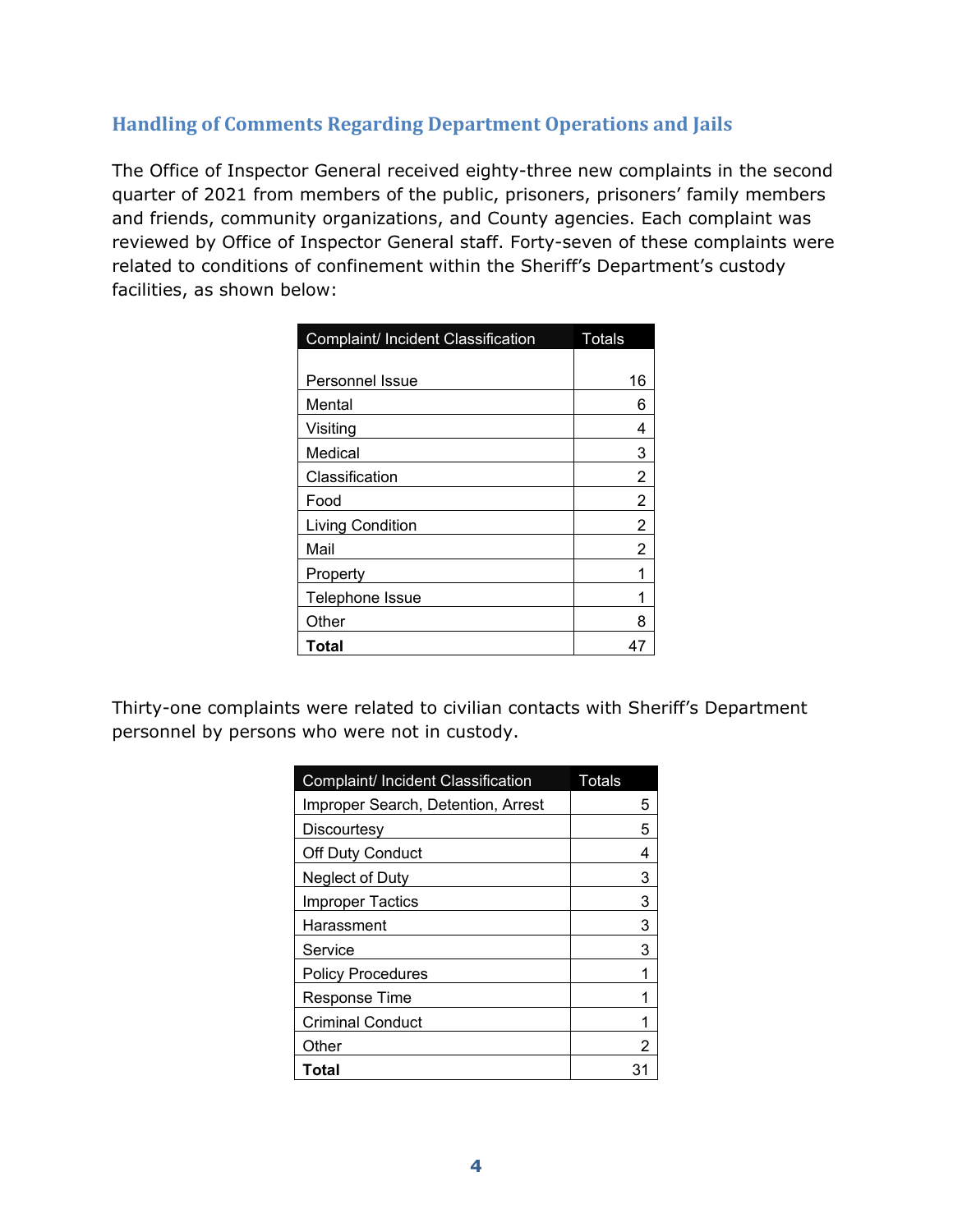Five complaints were not about the Sheriff's Department or Sheriff's Department personnel and were referred to the appropriate agency or the complainant was directed to seek legal advice.

## <span id="page-6-0"></span>**Taser Use in Custody**

The Office of Inspector General compiled the number of times the Sheriff's Department has deployed a Taser in custodial settings from January 2018, through June 2021. The numbers below were gathered from the Sheriff's Department's *Monthly Force Synopsis*, which the Sheriff's Department produces and provides to the Office of Inspector General each month.<sup>[5](#page-6-1)</sup>

| <b>Month</b>      | <b>Number of Taser Deployments</b> |
|-------------------|------------------------------------|
| January 2018      | 5                                  |
| February 2018     | $\overline{2}$                     |
| March 2018        | $\overline{7}$                     |
| <b>April 2018</b> | $\overline{7}$                     |
| May 2018          | $\overline{0}$                     |
| June 2018         | $\overline{4}$                     |
| <b>July 2018</b>  | 6                                  |
| August 2018       | $\overline{7}$                     |
| September 2018    | $\overline{3}$                     |
| October 2018      | $\overline{5}$                     |
| November 2018     | $\overline{3}$                     |
| December 2018     | $\overline{1}$                     |
| January 2019      | 9                                  |
| February 2019     | 9                                  |
| <b>March 2019</b> | 5                                  |
| April 2019        | $\overline{\mathbf{4}}$            |
| May 2019          | $\mathbf{1}$                       |
| June 2019         | $\overline{2}$                     |
| <b>July 2019</b>  | $\overline{6}$                     |
| August 2019       | 9                                  |
| September 2019    | 6                                  |
| October 2019      | $\overline{3}$                     |
| November 2019     | 6                                  |
| December 2019     | 5                                  |
| January 2020      | $\overline{5}$                     |
| February 2020     | $\overline{3}$                     |
| <b>March 2020</b> | $\overline{3}$                     |
| April 2020        | $\overline{4}$                     |
| May 2020          | $\frac{3}{5}$                      |
| June 2020         |                                    |

<span id="page-6-1"></span><sup>&</sup>lt;sup>5</sup> The Office of Inspector General is not opining on whether the use of the Taser in each of these incidents was permissible under the Sheriff's Department's policies and/or if the Taser was deployed lawfully.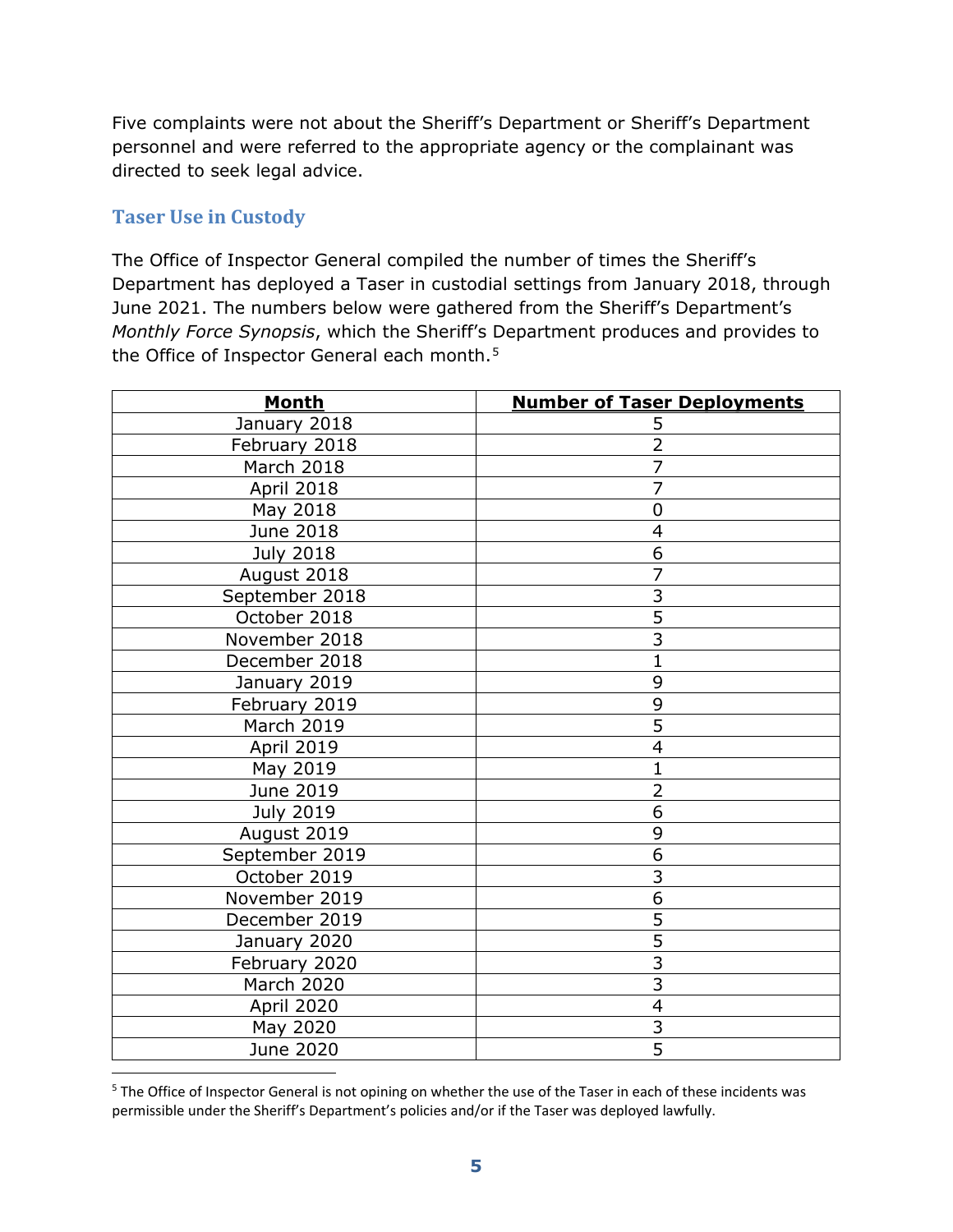| <b>Month</b>     | <b>Number of Taser Deployments</b> |
|------------------|------------------------------------|
| <b>July 2020</b> |                                    |
| August 2020      |                                    |
| September 2020   |                                    |
| October 2020     |                                    |
| November 2020    |                                    |
| December 2020    | 6                                  |
| January 2021     |                                    |
| February 2021    | 8                                  |
| March 2021       |                                    |
| April 2021       |                                    |
| May 2021         |                                    |
| June 2021        |                                    |

## <span id="page-7-0"></span>**Use-of-Force Incidents in Custody Division**

The Office of Inspector General monitors the Sheriff's Department's staff-onprisoner use of force incidents, prisoner-on-prisoner violence, and assaults by prisoners on Sheriff's Department personnel. The Sheriff's Department reports the following numbers for the uses of force within its Custody Division. The Sheriff's Department is still verifying the accuracy of the reporting of incidents that occurred subsequent to January 2021.

#### Prisoner-on-staff Assaults:

| 1 <sup>st</sup> Quarter of 2018 | 144 |
|---------------------------------|-----|
| 2 <sup>nd</sup> Quarter of 2018 | 173 |
| 3rd Quarter of 2018             | 131 |
| 4 <sup>th</sup> Quarter of 2018 | 115 |
| 1 <sup>st</sup> Quarter of 2019 | 122 |
| 2 <sup>nd</sup> Quarter of 2019 | 132 |
| 3rd Quarter or 2019             | 164 |
| 4 <sup>th</sup> Quarter of 2019 | 136 |
| 1 <sup>st</sup> Quarter of 2020 | 131 |
| 2 <sup>nd</sup> Quarter of 2020 | 91  |
| 3rd Quarter of 2020             | 111 |
| 4 <sup>th</sup> Quarter of 2020 | 140 |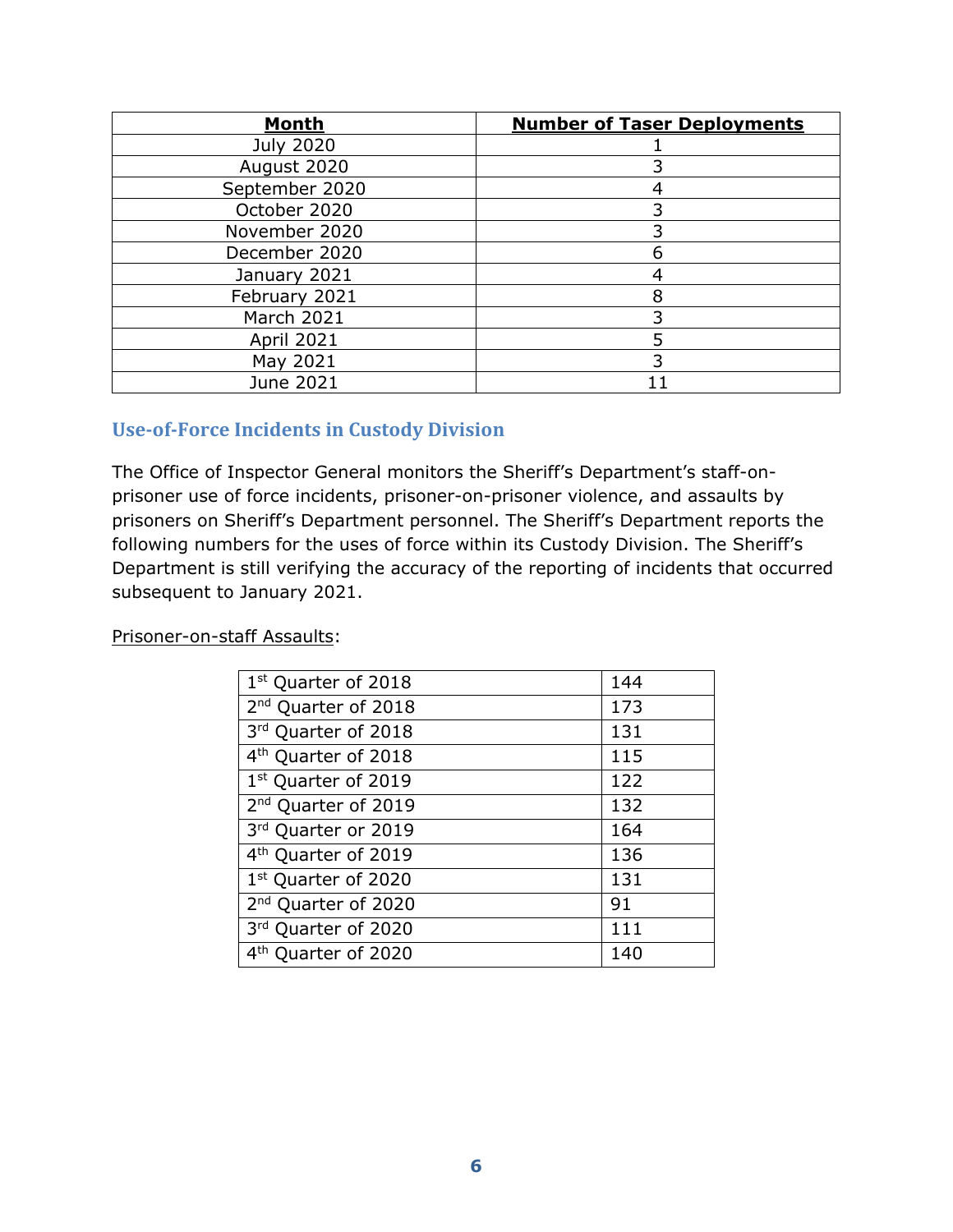#### Prisoner-on-prisoner Assaults:

| 1 <sup>st</sup> Quarter of 2018    | 871 |
|------------------------------------|-----|
| 2 <sup>nd</sup> Quarter of 2018    | 905 |
| 3rd Quarter of 2018                | 988 |
| 4 <sup>th</sup> Quarter of 2018    | 881 |
| 1st Quarter of 2019                | 769 |
| 2 <sup>nd</sup> Quarter of 2019    | 794 |
| 3rd Quarter of 2019                | 858 |
| 4 <sup>th</sup> Quarter of 2019    | 709 |
| 1st Quarter of 2020                | 717 |
| 2 <sup>nd</sup> Quarter of 2020    | 496 |
| 3rd Quarter of 2020                | 560 |
| 4 <sup>th</sup><br>Quarter of 2020 | 753 |
|                                    |     |

Use-of-force Incidents:

| 1st Quarter of 2018             | 546 |
|---------------------------------|-----|
| 2 <sup>nd</sup> Quarter of 2018 | 592 |
| 3rd Quarter of 2018             | 530 |
| 4 <sup>th</sup> Quarter of 2018 | 452 |
| 1st Quarter of 2019             | 501 |
| 2 <sup>nd</sup> Quarter of 2019 | 478 |
| 3rd Quarter of 2019             | 525 |
| 4 <sup>th</sup> Quarter of 2019 | 431 |
| 1 <sup>st</sup> Quarter of 2020 | 386 |
| 2 <sup>nd</sup> Quarter of 2020 | 274 |
| 3rd Quarter of 2020             | 333 |
| 4 <sup>th</sup> Quarter of 2020 | 390 |

## <span id="page-8-0"></span>**The Sheriff's Department's Use of Unmanned Aircraft Systems**

The Sheriff's Department reports it deployed its Unmanned Aircraft Systems (UAS) five times between April 1, 2021, and May 31, 2021. The UAS was deployed on April 12, 2021, to assist Lancaster Station in responding to a call of a hostage situation inside of a large warehouse. The UAS was flown outside of and in the large building to search for the outstanding suspects. After the use of the UAS, deputies conducted a physical search of the location. Neither the search by the UAS or the physical search yielded any suspects.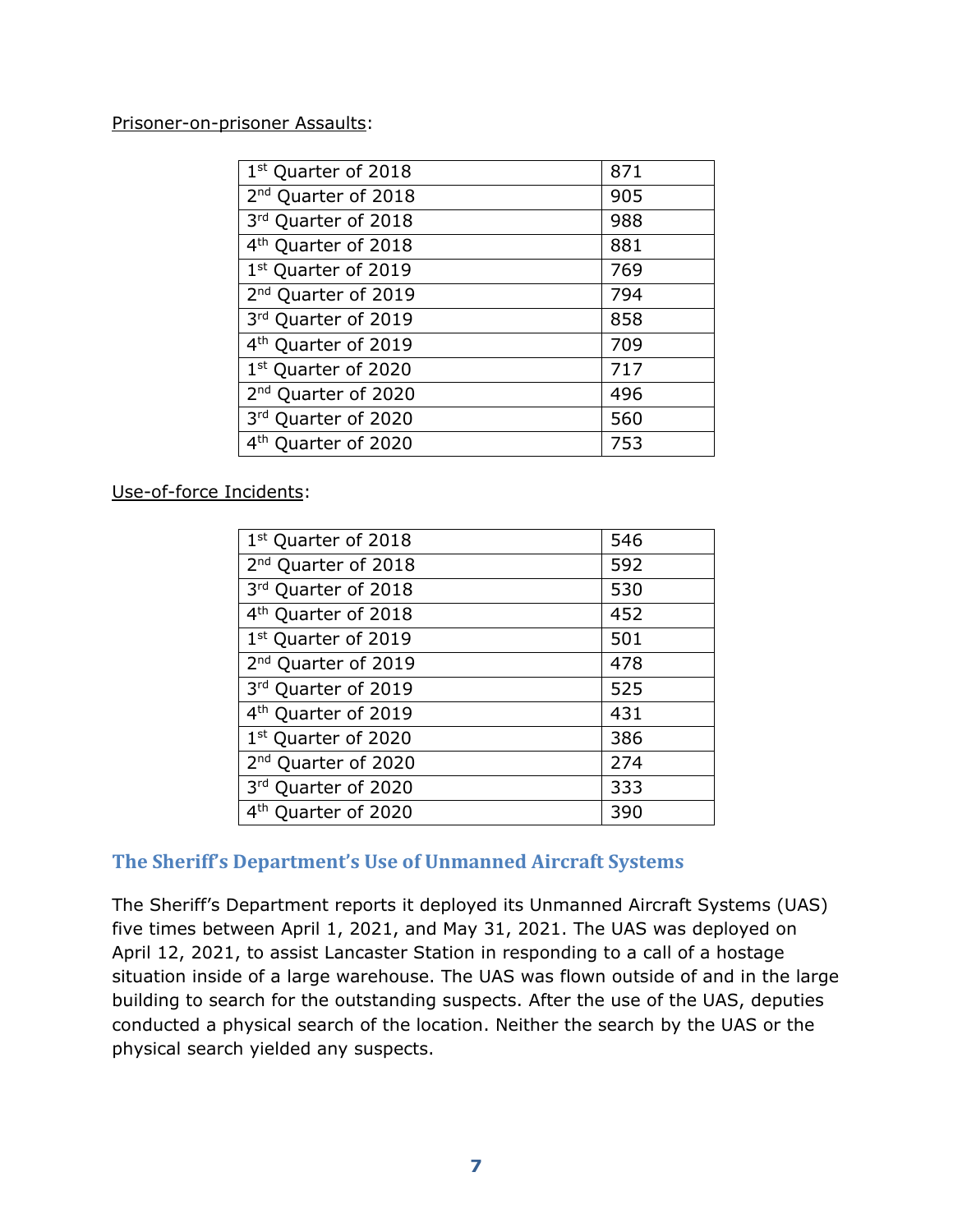On May 7, 2021, the Sheriff's Department's bomb technicians responded to Lancaster Station to assist with the disposal of degrading dynamite. Due to the volatile state of the explosive, the dynamite was remotely moved to an area safe for disposal. The UAS was used for the bomb technicians to safely and remotely observe the movement of the dynamite to an area safe for disposal.

On May 13, 2021, the UAS was deployed to assist the Industry Station Operations Safe Street unit with a barricaded suspect situation (see below in *Deputy-Involved Shooting* for further information on this incident). The UAS was used after a deputy involved shooting, to search the premises for other possible suspects. The UAS yielded no outstanding suspects and allowed deputies to enter the location safely.

On May 15, 2021, the UAS was deployed to assist Los Angeles City Fire, Los Angeles Police Department, and the State Parks Department to find an arsonist who was setting fires in remote areas of the Topanga State Park. The area the arsonist was last seen was cleared by the UAS, but due to increased danger from the fires, the search for the suspect was cancelled.

On May 27, 2021, the UAS was deployed to assist Long Beach Police Department to search for a burglary suspect in a home, which was tented for fumigation. The UAS was used to see within the residence prior to law enforcement personnel entering the home. Neither the UAS nor the subsequent search by law enforcement personnel found any suspects.

## <span id="page-9-0"></span>**Deputy-Involved Shootings**

The Office of Inspector General reports on all deputy-involved shootings in which a deputy intentionally fired a firearm at a human or intentionally or unintentionally fired a firearm and a human was injured or killed as a result. This quarter there were seven incidents in which people were shot or shot at by Sheriff's Department personnel. Office of Inspector General staff responded to each of these deputyinvolved shootings. Four people were struck by deputies' gunfire, two fatally.

The information in the following shooting summaries is based on information provided by the Sheriff's Department and is preliminary in nature. While the Office of Inspector General receives information at the walk-through at the scene of the shooting, preliminary memoranda with summaries, and by attending the Sheriff's Department Critical Incident Reviews, the statements of the deputies and witnesses are not provided until the investigation is complete. The Sheriff's Department does not permit Office of Inspector General staff to monitor the on-going investigations of deputy-involved shootings and does not comply with lawful requests for documentation of these investigations.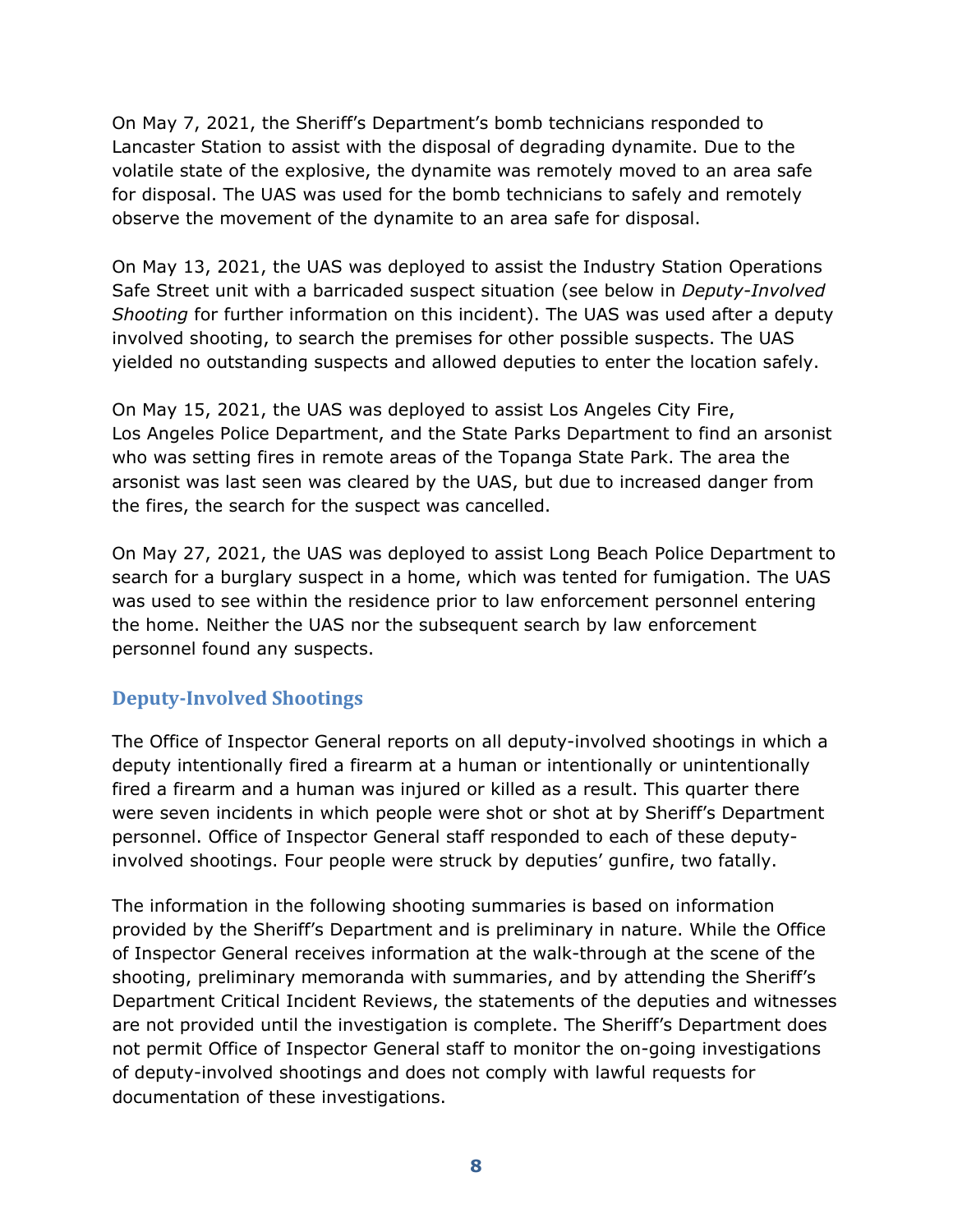**Norwalk:** The Sheriff's Department reported that on April 9, 2021, at approximately 5:39 p.m., Norwalk Sheriff's Station deputies responded to an attempted suicide call. The call indicated a white man was inside the location under the influence of narcotics, armed with a knife, and was threatening suicide. Deputies arrived on scene, surrounded the location, and used their public address system to direct the man to exit the location. The man exited the residence holding a shotgun, which he put underneath his chin and in his mouth after refusing to comply with orders to drop the gun. The man entered and exited the house several times, all while holding the shotgun, ignoring continual orders to drop it.

When the man exited the house and pointed the shotgun toward two deputies, each deputy fired one shot at the man. The man dropped the shotgun and re-entered the residence but eventually complied with the deputies' orders to exit the house and surrender.

The man sustained a gunshot wound to the upper torso. He was transported to the hospital, where he was listed in stable condition. The shotgun, loaded with six live rounds, was recovered at the scene. At the time of this incident, body-worn cameras were not yet deployed at the Norwalk station.

#### *Areas for Further Inquiry*

The Sheriff's Department reported that a Mental Evaluation Team (MET) was requested but arrived approximately one to two minutes following the deputyinvolved shooting. Should the deputies on scene have waited for the MET before ordering the man out of the home using the PA system? Would keeping the suspect in the house until MET arrived have been a better tactic given MET's expertise in negotiating with people experiencing mental health issues?

**Lomita:** The Sheriff's Department reported that on April 22, 2021, at approximately 3:11 p.m., a deputy responded to a location regarding a suspected elder abuse call for service. While in the parking lot, he heard gunfire and saw a Lexus sedan leaving the location. The Lexus sedan collided into a parked vehicle, at which point the deputy unholstered his weapon and pointed it at the Lexus. The deputy ordered the vehicle to stop, which the driver briefly did but then accelerated his vehicle colliding with the deputy's patrol vehicle. The force of the impact caused the patrol vehicle to shift in the direction of the deputy, and the deputy fired his weapon several times as the driver in the Lexus fled. The Sheriff's Department is investigating how many times the deputy fired at the vehicle.

Other patrol units located the Lexus sedan approximately a half mile south of the location, observed a firearm being thrown from the car, and saw it collide with a civilian vehicle. The deputies initiated a pursuit and the driver eventually stopped.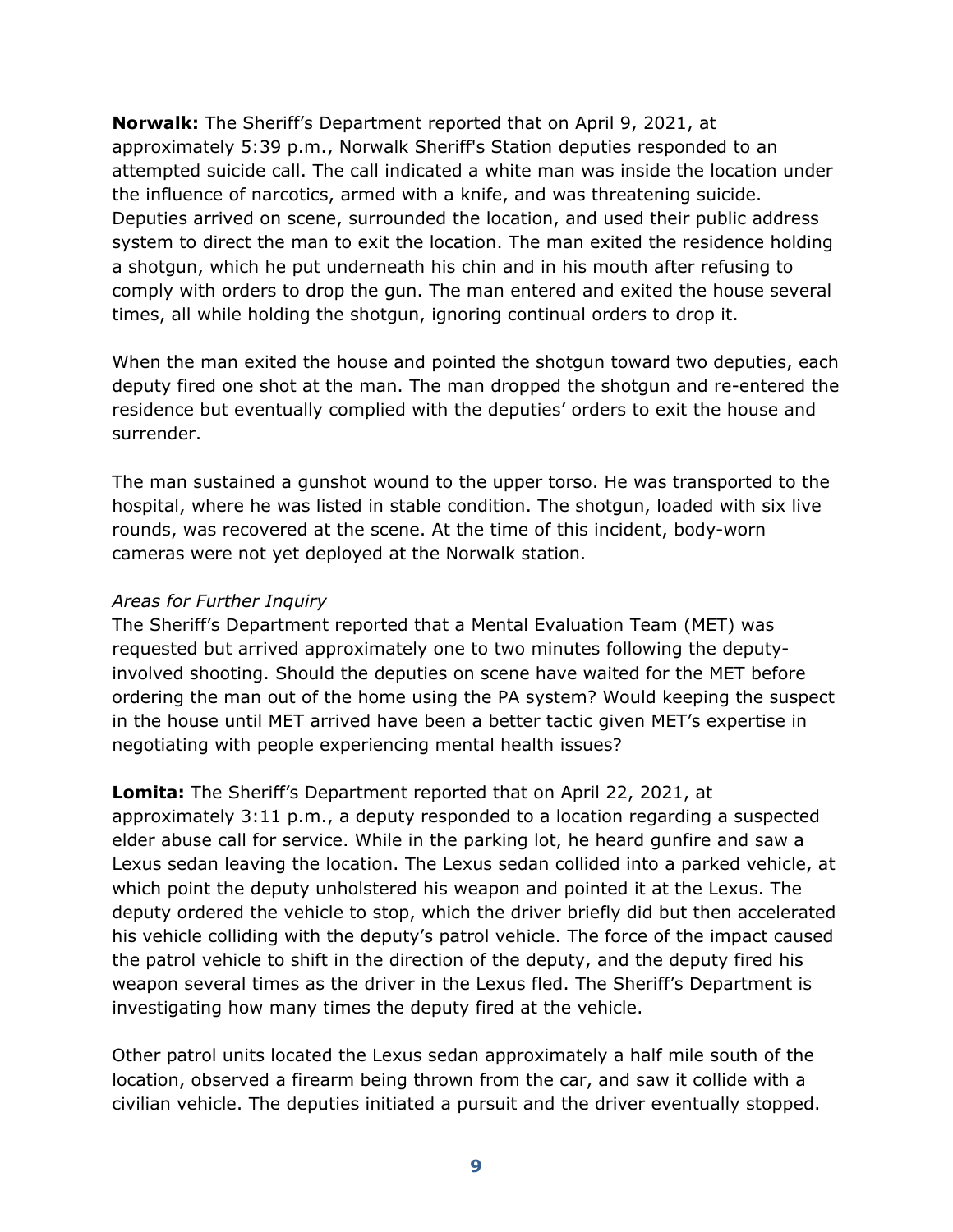The male Black driver and the male Asian passenger were taken into custody. Neither of them sustained any gunshot wounds. During a search of the area, two semi-automatic firearms were recovered near to where the deputies saw a gun being thrown from the car in the area of the collision with the civilian vehicle. The Lexus was determined to be stolen and associated with an armed robbery and assault that occurred on April 21, 2021.

The shooting was only partially captured by the deputy's body-worn camera as the deputy did not turn on his body-worn camera at the beginning of this incident. Portions of the video were shown at the Sheriff's Department's Critical Incident Review.

#### *Areas for Further Inquiry*

Did the deputy's position at the time of the shooting put him in danger? If the deputy placed himself in a position that increased the risk of harm to him, did that limit his tactical options? Was shooting at a moving vehicle under the circumstances a violation of Sheriff's Department policy?

**Century:** The Sheriff's Department reported that on April 23, 2021, Century Station dispatched units to a location four times during the same day based upon multiple calls that a Hispanic man had overdosed or him wanting to commit suicide.

On the first call for service, at 3:54 a.m., deputies and Los Angeles County Fire located the man and transported him to the hospital for a possible overdose. The man was treated and released.

At 5:10 p.m., deputies and Los Angeles County Fire responded to reports of the man being suicidal. Fire arrived first and transported the male before deputies arrived. Midway through the transport to the hospital, the man fought with the ambulance crew and attempted to stab them with a pair of scissors before he escaped and fled on foot. This generated a third call for service at 5:50 p.m. When deputies arrived, the ambulance and the man were gone. The final call for service generated at 6:10 p.m., was for the man being back in the home and armed with a knife.

Deputies and Los Angeles County Fire arrived within minutes of the fourth call and found the man inside the house, armed with two knives. Deputies requested a unit from the Mental Evaluation Team (MET). A MET unit arrived with a team comprised of one deputy and two clinicians. For two hours the team negotiated with the man to surrender, during which time the man had two knives in his hands and feigned charging at the team.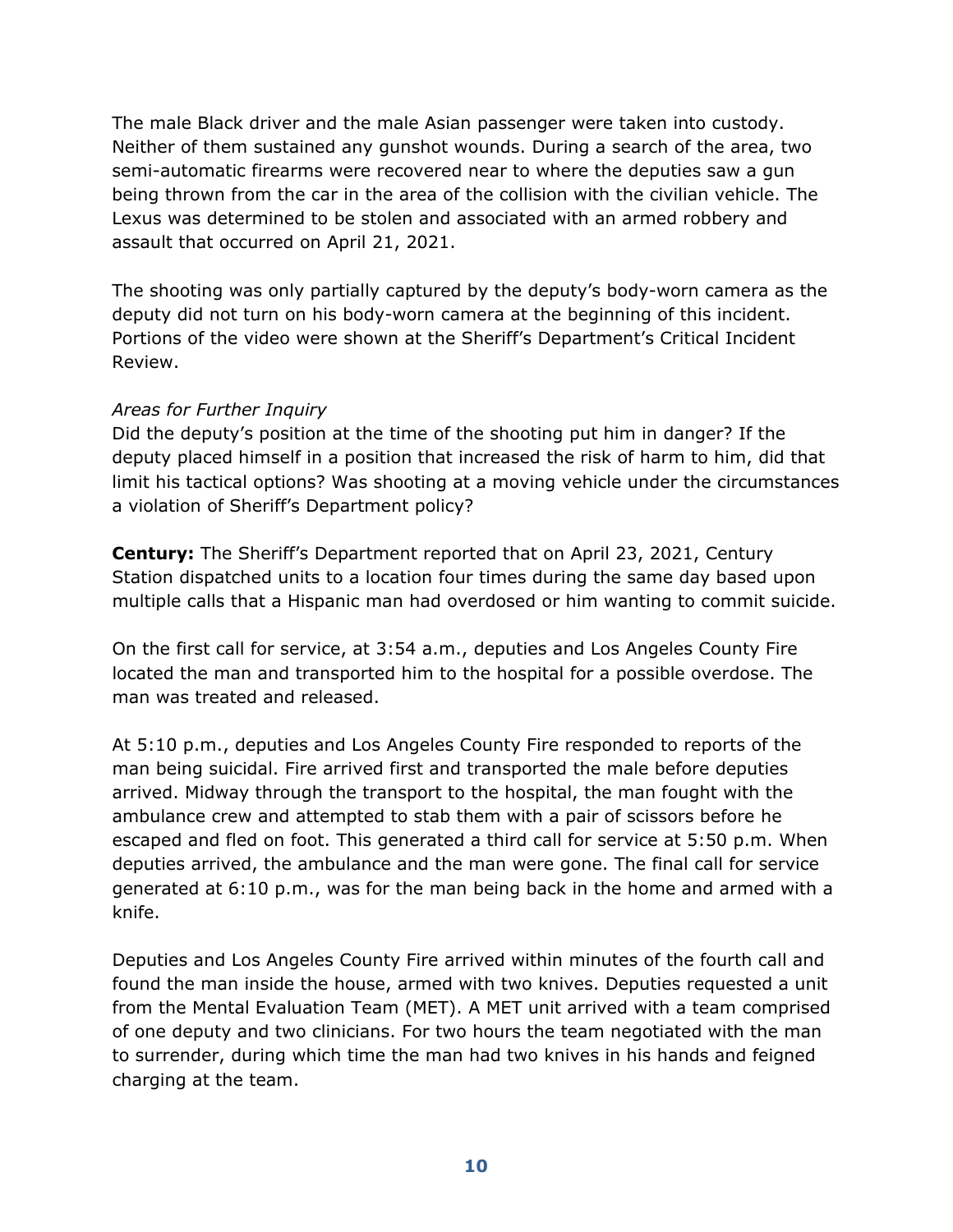Eventually, the man ran out the back door and circled into the front yard where he confronted deputies. The Sheriff's Department reports the male charged forward while waiving the knives wildly. A deputy fired a less lethal 40mm Arwen round, striking a trash can the man used as a shield. The man continued advancing forward and two deputies fired Tasers, both of which missed. The man charged at the deputies, waving both knives in a slashing motion; one deputy fired nine rounds toward the man, and another fired one round.

Los Angeles County Fire paramedics were on scene and treated the man immediately. He was transported to a hospital, where he remains in critical condition.

The negotiations with the man, and the shooting, were captured on body-worn cameras worn by several deputies at the scene. At the Critical Incident Review, the Sheriff's Department showed portions of the body-worn camera video.

#### *Areas for Further Inquiry*

Were proper containment tactics used to maximize the availability of less-lethal options? Was there a delay in the deputy response that prevented them from assisting L.A. County Fire during the 5:10 p.m., call for service?

**Lancaster:** The Sheriff's Department reported that on April 29, 2021, at approximately 8:39 a.m., Lancaster Sheriff's Station deputies responded to an assault with a deadly weapon call. The call indicated a Hispanic man was pointing a rifle at vehicles in the area; while en route, the call was updated to indicate that the man was shooting at vehicles.

When the deputies arrived, they contacted multiple victims who described the man, and reported that he was armed with a rifle or shotgun and was shooting at vehicles. Deputies established a containment and requested assistance from the Special Enforcement Bureau.

During the containment, a deputy saw a man emerge from a structure at the location, holding what appeared to be a rifle, walking toward a group of deputies. The deputy commanded him to drop the weapon. When the man did not comply, the deputy shot three times. The man was struck by gunfire in the upper torso. Members of the Special Enforcement Bureau, along with Emergency Services Detail paramedics, began lifesaving measures but he was pronounced dead at the scene.

Detectives recovered an object at the scene which resembled a barrel of a rifle, but upon further examination confirmed it was not a firearm, as it did not appear capable of firing a projectile.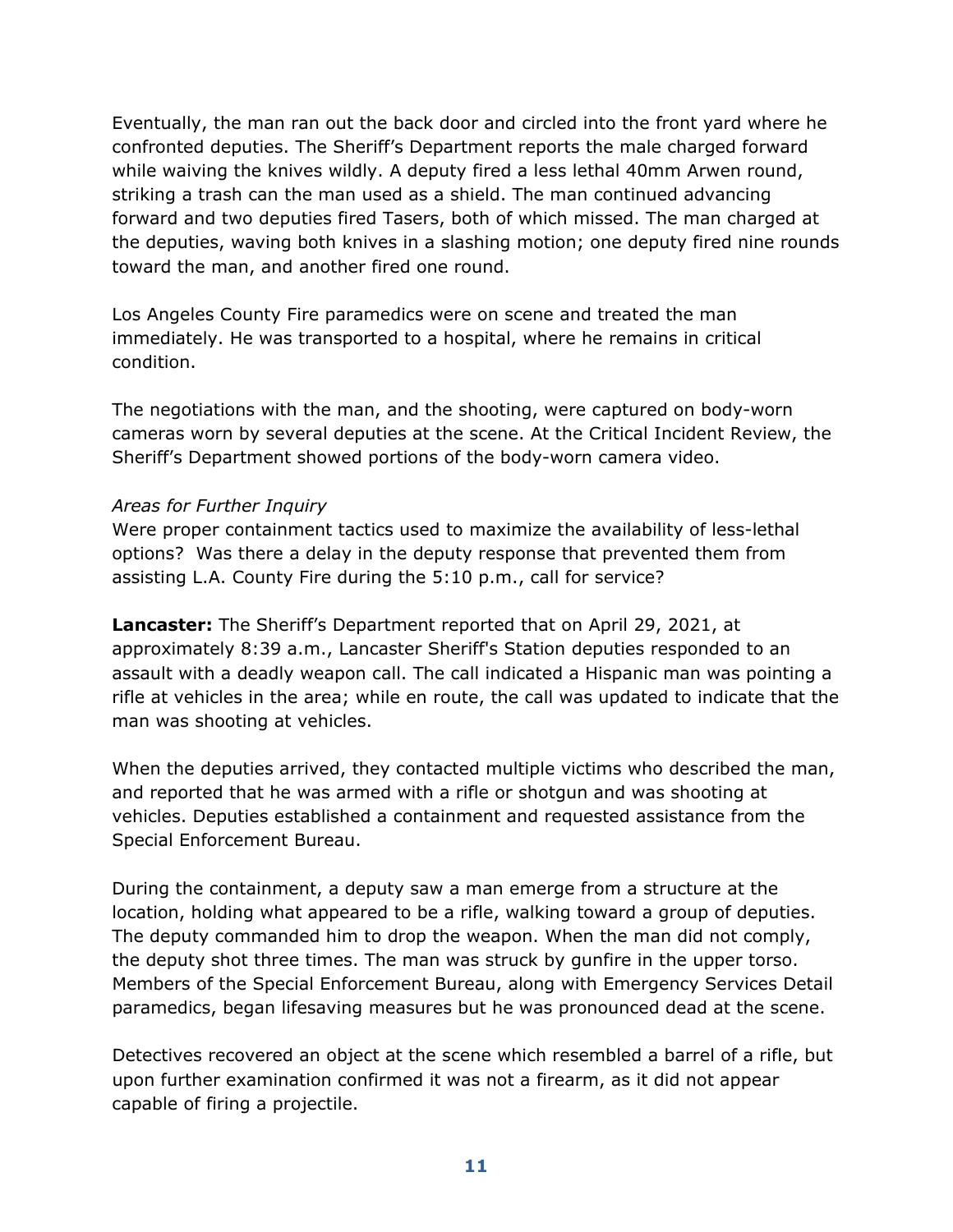There was no body-worn camera video of this incident as the deputy was part of a special unit that is not equipped with body-worn cameras.

**Lancaster:** The Sheriff's Department reported that on May 13, 2021, at approximately 5:45 p.m., Lancaster Sheriff's Station deputies received a call regarding a possible kidnapping. The informant stated her daughter had been kidnapped by her boyfriend, who had a shotgun and that she was following the boyfriend's vehicle. Deputies located the vehicle and attempted to stop the vehicle and a pursuit ensued after the male Black driver refused to stop.

The pursuit lasted approximately 60 minutes, on both freeway and surface streets in Los Angeles and Kern counties. During the pursuit Lancaster Station established contact with the victim and confirmed that she had been kidnapped and the driver was armed with a shotgun.

The pursuit terminated at an apartment complex. The man ran from the vehicle holding a black bag and the victim exited the vehicle and laid down on the ground. Deputies arrived on-scene and pursued the male on foot. The man ran into an apartment but exited onto the apartment balcony, holding a sawed-off shotgun, at which point a deputy fired his weapon four times at the man. The man retreated into the apartment. Special Enforcement Bureau and Crisis Negotiation Teams responded, and the man surrendered after approximately six hours. A sawed-off shotgun was recovered at the scene.

The shooting was captured on the body-worn cameras worn by several deputies at the scene. At the Critical Incident Review, the Sheriff's Department showed portions of this captured video.

**Industry:** The Sheriff's Department reported that on May 13, 2021, at approximately 6:21 p.m., Industry Station's Operation Safe Streets (OSS) Bureau personnel executed a pre-planned search warrant for a felon with a firearm residing in an apartment building. The warrant team consisted of Los Angeles County District Attorney (LADA) investigators, OSS personnel and Industry Station personnel. The apartment building was a two-story, multi-unit apartment complex inhabited by numerous unrelated people. The target location of the search warrant was on the upper level and to the back of the building.

Industry Station OSS deputies approached the target location and gave "knock and notice." LADA investigators were positioned at the rear and along the east driveway at the bottom of the building. Shortly after the "knock and notice" announcements commenced, LADA investigators observed a Hispanic man open the apartment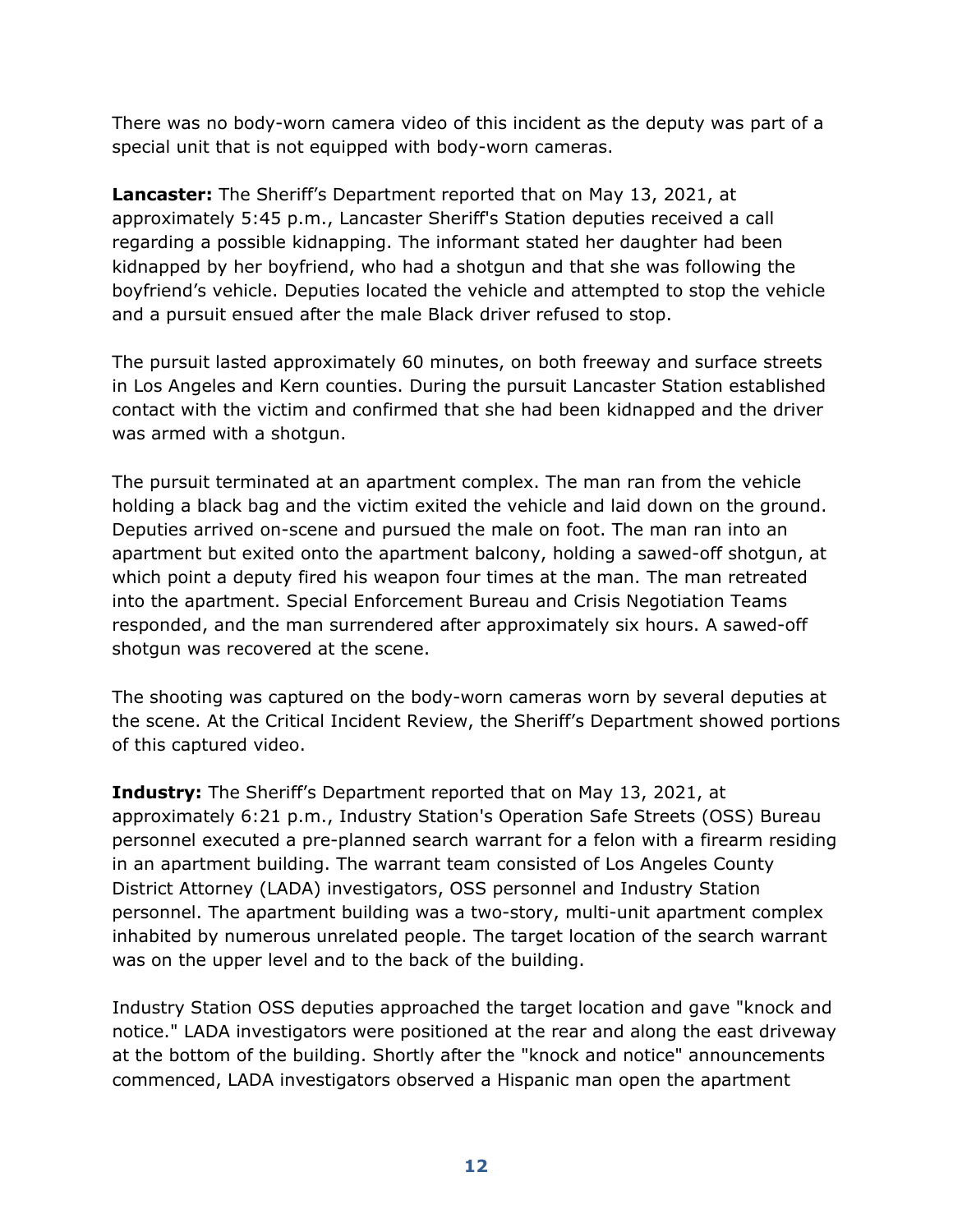window holding a gun. The LADA investigators, who were positioned right below this window, began shooting.

The Sheriff's Department reported the OSS entry team heard a volley of gunfire and believed that one or more suspects were firing at the LADA investigators. The OSS team reported that they tactically retreated for cover and containment. An OSS lieutenant saw the suspect point an assault rifle at him, causing him to shoot at the suspect. Two detectives on the OSS team also saw the suspect pointing an assault rifle at the lieutenant and shot as well. None of the OSS team members had body-worn cameras and the incident is not captured from their perspective.

An Industry station deputy, who was equipped with a body-worn camera, heard gunshots and also began firing in the direction of the gunfire. The Industry station deputy was equipped with a body-worn camera but did not activate it until after he began shooting.

The Sheriff's Department has not provided the detail as to the number of shots fired by their deputies. All law enforcement personnel retreated from the location and Special Enforcement Bureau personnel responded to the scene. The UAS was deployed to assist with clearing the apartment of any suspects. Two Hispanic men were taken into custody. In the apartment, deputies found an AR-15 assault rifle and a large amount of narcotics. Preliminary evidence suggests that none of the suspects fired any shots at the deputies.

Of the law enforcement present, only Industry Station deputies have body-worn cameras; OSS does not. At the Critical Incident Review, the Sheriff's Department showed portions of the body-worn camera video captured by the Industry Station deputy.

## *Areas for Further Inquiry*

Was the search warrant plan complete and was it briefed prior to service of the warrant? Did the LASD personnel and LADA investigators share a common radio frequency in order to share their observations in real time? Did the location of the shooting and/or the number of shots fired put members of the public at risk? If so, was that tactically sound under the circumstances?

**Norwalk:** The Sheriff's Department reported that on June 23, 2021, at approximately 9:52 a.m., Norwalk station deputies conducted a traffic stop on a suspicious box type truck. This truck was seen by a Los Angeles Police Department helicopter, who's crew notified the Sheriff's Department. The male Black driver initially slowed down, but instead continued driving. As the deputies followed, the vehicle eventually was forced to stop due to traffic. Deputies approached the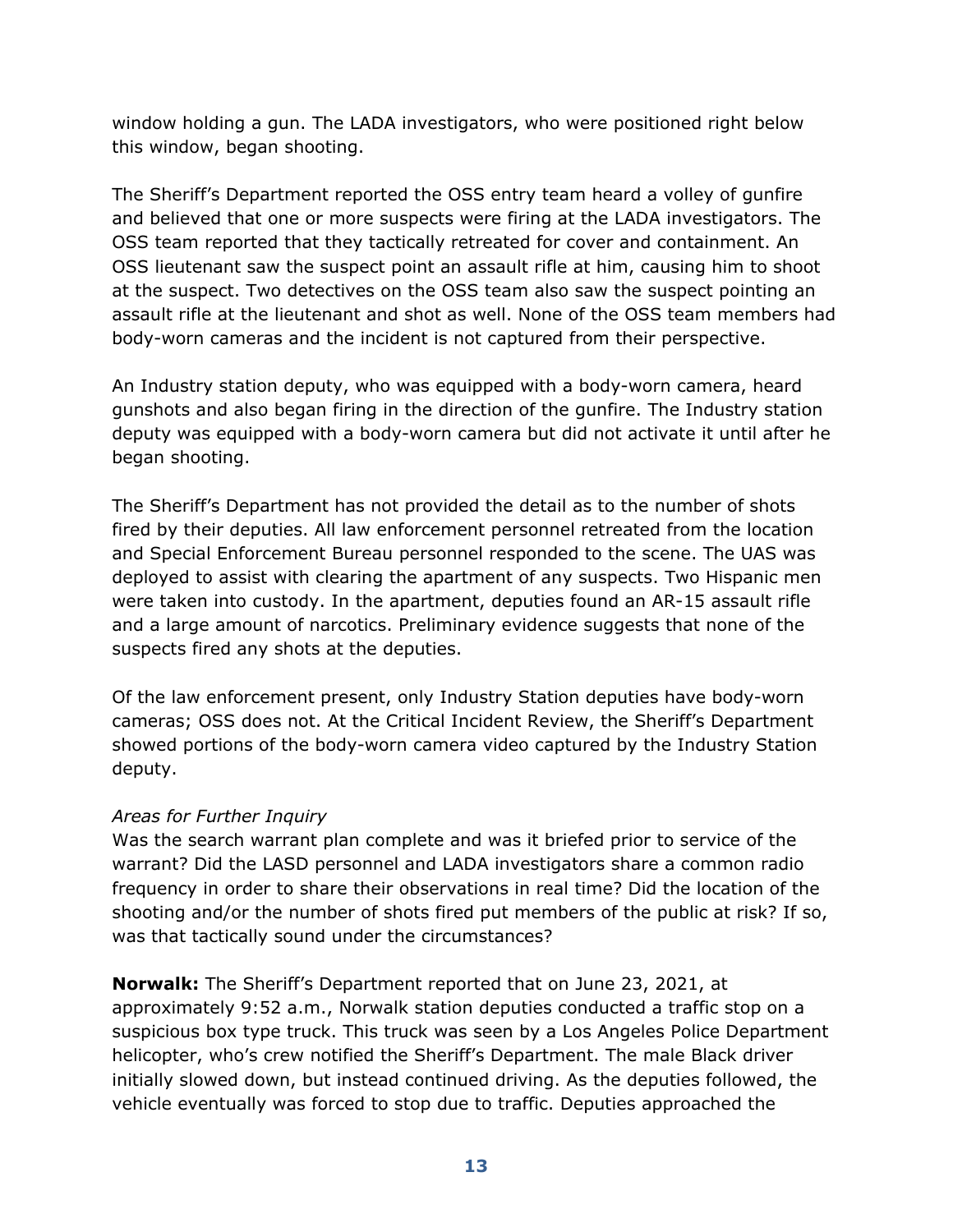vehicle, at which time the male pointed what the deputies believed to be a firearm at them. One deputy shot 4 times, one deputy shot 10 times, and another shot 19 times for a total of 33 bullets; the man died of his injuries. The object the male pointed was recovered at the scene and determined to be a lighter with a handle in the shape of a firearm. At the time of this incident, body-worn cameras were not yet deployed at the Norwalk station.

#### *Areas for Further Inquiry*

Why was not a high-risk stop conducted? Did the location of the shooting and/or the number of shots fired put members of the public and deputies at risk? If so, was that tactically sound under the circumstances?



## <span id="page-15-0"></span>**Comparison to Prior Years**

## <span id="page-15-1"></span>**District Attorney Review of Deputy-Involved Shootings**

The Sheriff's Department's Homicide Bureau investigates all deputy-involved shootings in which a person is hit by a bullet. The Homicide Bureau submits the completed criminal investigation of each deputy-involved shooting in which a person has been hit by a bullet and which occurred in the County of Los Angeles to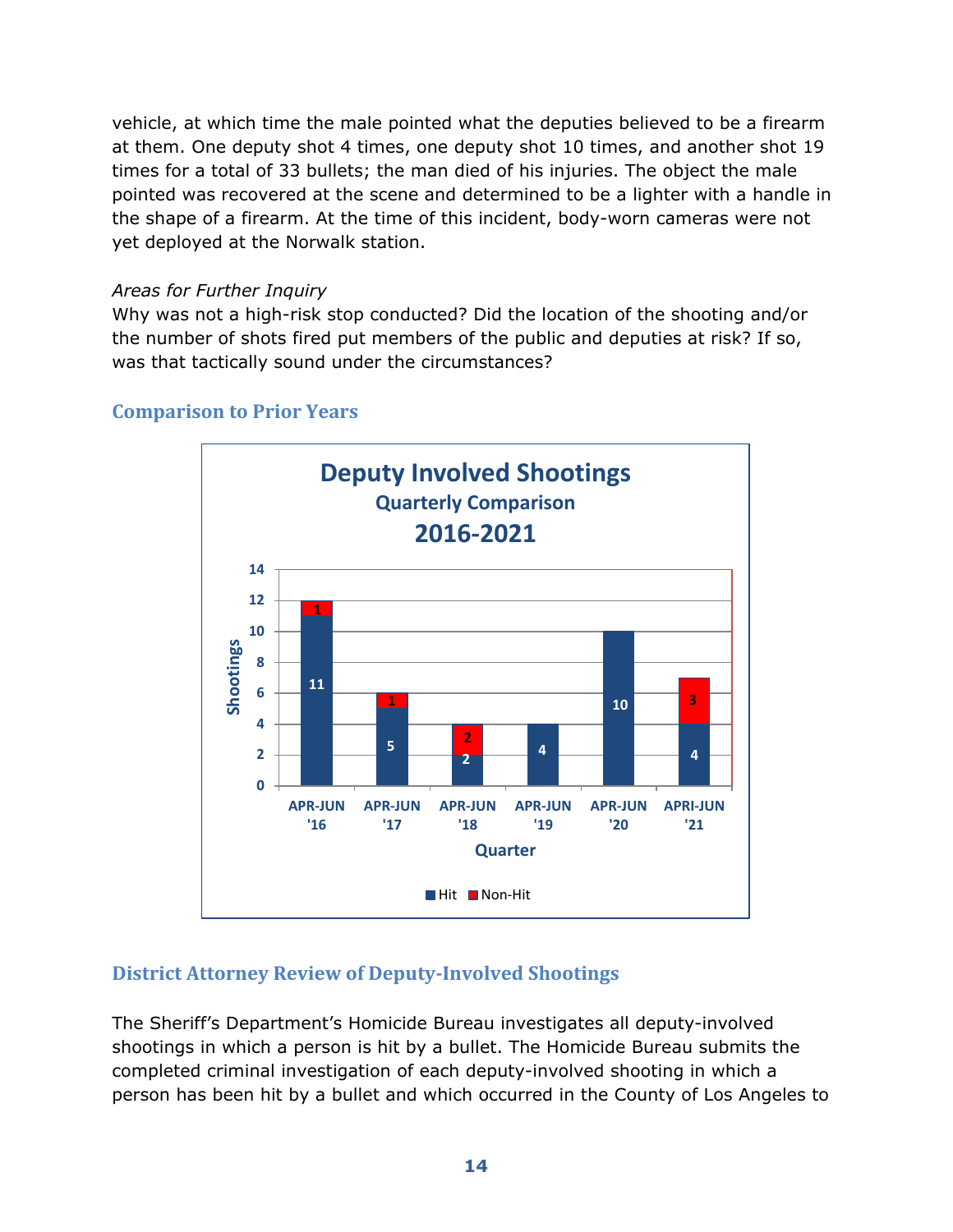the Los Angeles County District Attorney's Office (LADA) for review and possible filing of criminal charges.

Between April 1, 2021, and June 30, 2021, the LADA did not issue any findings on deputy-involved shooting cases involving the Sheriff's Department's employees.

## <span id="page-16-0"></span>**Homicide Bureau's Investigation of Deputy-Involved Shootings**

For the present quarter, the Homicide Bureau reports that nine shooting cases involving Sheriff's Department personnel are open and under investigation. The oldest case the Homicide Bureau is still actively investigating is an October 16, 2020, shooting which occurred in the jurisdiction of the Century station. For further information as to that shooting, please refer to the Office of Inspector General's *Reform and Oversight Effort: Los Angeles Sheriff's Department, October to December 2020* report*.*[6](#page-16-2) The oldest case that the Bureau has open is a 2016 shooting in Compton, which has been sent to the LADA's office and awaiting a filing decision.

This quarter, the Sheriff's Department reported it sent 10 cases involving deputyinvolved shootings to the LADA and one to Kern County District Attorney's Office for filing consideration.

## <span id="page-16-1"></span>**Internal Criminal Investigations Bureau**

The Sheriff's Department's Internal Criminal Investigations Bureau (ICIB) reports directly to the Division Chief and the Commander of the Professional Standards Division. ICIB investigates allegations of criminal misconduct committed by Sheriff's Department personnel in Los Angeles County (misconduct alleged to have occurred in other counties is investigated by the law enforcement agencies in the jurisdictions where the crimes are alleged to have occurred).

As of June 30, 2021, the Sheriff's Department reports ICIB has 70 active cases. This quarter, the Sheriff's Department reports sending three cases to the LADA for filing consideration. The LADA is still reviewing 45 cases for filing. The oldest open case which ICIB has submitted to the LADA for filing consideration is a 2017 case, which was presented to the LADA in 2018 and is still being reviewed.

<span id="page-16-2"></span><sup>6</sup> https://oig.lacounty.gov/Portals/OIG/Reports/4thQuarter2020%20ReformAndOversightReport.pdf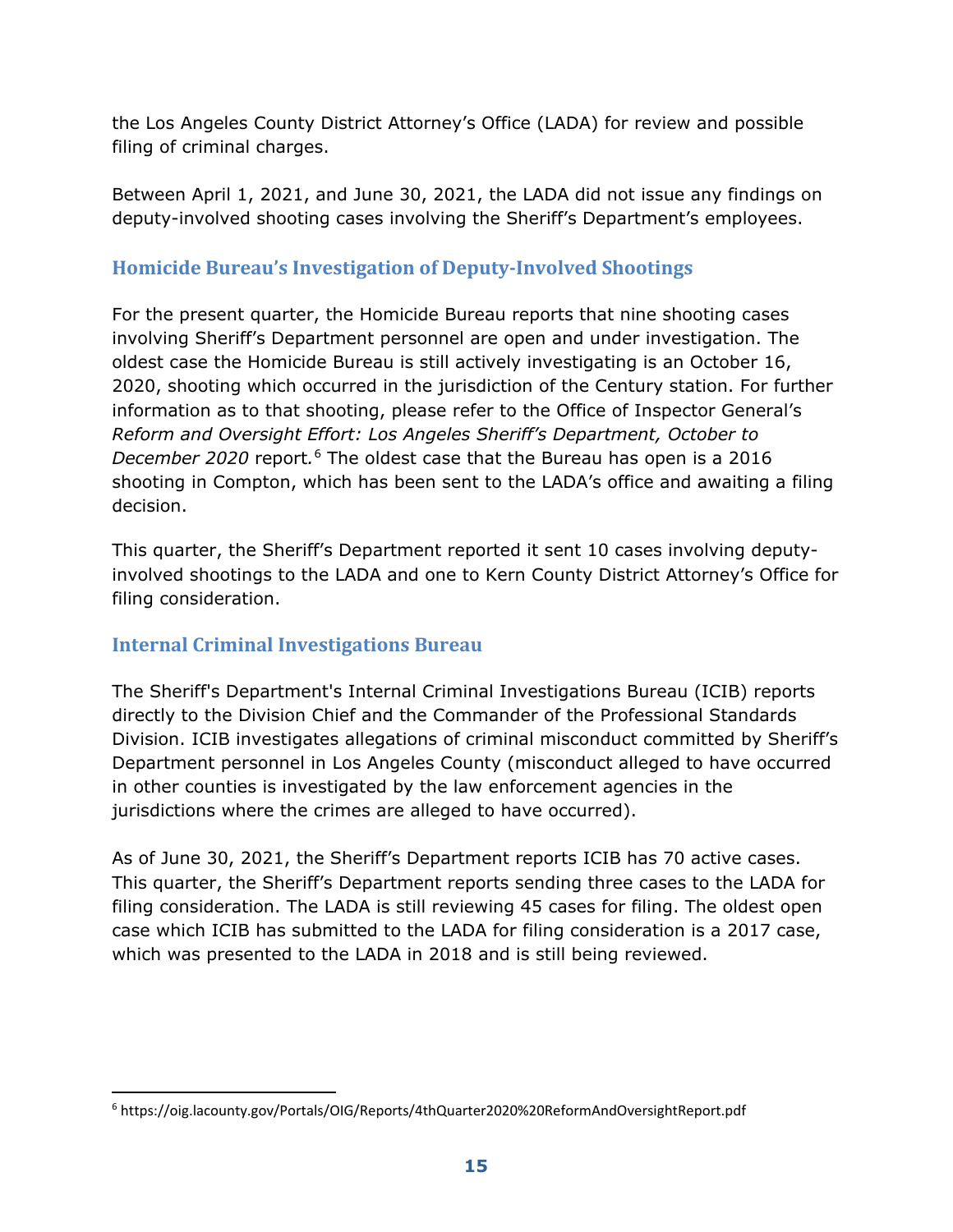#### <span id="page-17-0"></span>**Internal Affairs Bureau**

The Internal Affairs Bureau (IAB) conducts administrative investigations of Department policy violations by Sheriff's Department employees. It is also responsible for responding to and investigating deputy-involved shootings and significant use-of-force cases. If the LADA declines to file a criminal action against the deputies involved in a shooting, IAB completes a force review to determine whether Sheriff's Department personnel violated any policies during the incident.

Administrative investigations are also conducted at the unit level. The subject's unit and IAB determine whether an investigation is investigated by IAB or remains a unit-level investigation based on the severity of the alleged policy violation.

This quarter, the Sheriff's Department reported opening 120 new administrative investigations. Of these 120 cases, 38 were assigned to IAB, 56 were designated as unit-level investigations, and 26 were entered as criminal monitors. In the same period, IAB reports that 94 cases were closed by IAB or at the unit level. There are 398 pending administrative investigations. Of those 398 investigations, 261 are assigned to IAB and the remaining 137 are pending unit-level investigations.

## <span id="page-17-1"></span>**Civil Service Commission Dispositions**

There were six final decisions issued by the Civil Service Commission this quarter. Of those six, two reduced the Sheriff's Department's discipline from discharge to thirty days and the other four upheld the discipline.

## <span id="page-17-2"></span>**The Use of Projectiles During Protests**

On August 27, 2020, several complainants sued the Sheriff's Department and Los Angeles County in federal court, for violating their First, Fourth and Fourteenth Amendment rights under the United States Constitution. This civil lawsuit is based on the Sheriff's Department's response to several protests that occurred during the summer of 2020. The lawsuit included allegations involving the use of projectiles to disperse civilians who had gathered to protest police uses of force. Videos of the Sheriff's Department's response to protests circulated online for months before this lawsuit was filed. On June 3, 2020, the popular website, TMZ, published a video of Sheriff's Department deputies firing less lethal rubber bullets in a "drive-by style" at several teenagers.<sup>[7](#page-17-3)</sup> The same website published another video on September 6, 2020, of the Sheriff's Department's response to protests over the shooting death of

<span id="page-17-3"></span><sup>7</sup> TMZ, "L.A. Sheriff's Dept. Roll Up on Kids Drive-by Style…Firing Rubber Bullets!!!, "TMZ, June 3, 2020. https://www.tmz.com/2020/06/03/la-sheriffs-deputies-drive-by-rubber-bullets-protesters/.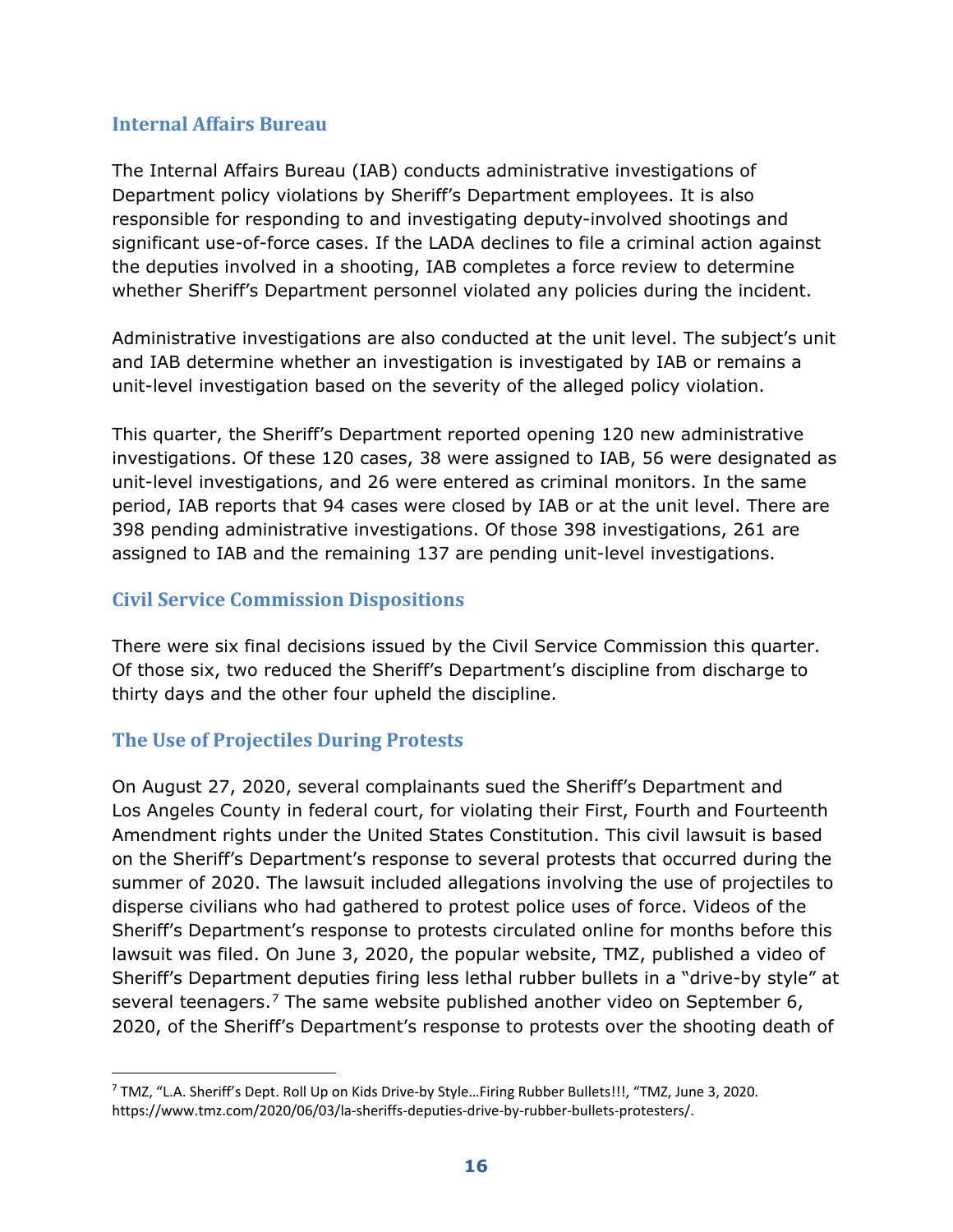Dijon Kizzee. The website described the scene as a war zone where deputies fired rubber bullets and pepper spray into the crowds in a haphazard manner.<sup>[8](#page-18-0)</sup> On June 21, 2020, videos of the Sheriff's Department's response to protests over the killing of Andres Guardado were published, showing deputies firing projectiles at a group of protesters in Compton.<sup>[9](#page-18-1)</sup>

On August 27, 2020, 13 plaintiffs sought an injunction against the Sheriff's Department, barring deputies from using projectiles at protests. On May 28, 2021, U.S. District Court Judge Dolly M. Gee, found the plaintiffs "had submitted 'overwhelming evidence' showing that at five demonstrations in August and September [of 2020], deputies used force on protesters, legal observers and journalists 'who were not committing any crime,' with the exception of not following dispersal orders on two occasions."[10](#page-18-2) The judge issued a preliminary injunction ordering the Sheriff's Department to stop "indiscriminately using weapons including foam rounds, pepper balls, tear gas canisters, flash-bang grenades and stinger grenades against people peacefully attending a protest or gathering."<sup>[11](#page-18-3)</sup> The order, which went into effect on August 1, 2021, states:

1. The Los Angeles Sheriffs' Department is hereby enjoined from using less-lethal weapons, including foam rounds, pepper balls, tear gas canisters, flash bang grenades, and stinger grenades, against any persons peacefully attending a protest, march, or other lawful gathering unless reasonable, proportional, and targeted action is necessary to protect against a specific imminent threat of physical harm to officers or identifiable others, to respond to specific acts of violence or destruction of property, or to enforce a declaration of unlawful assembly and dispersal order pursuant to California Penal Code section 409.1

a. If reasonable, proportional, and targeted use of lesslethal projectiles or chemical agents is necessary, foam rounds and any projectile designed to be target-specific shall be aimed at individuals causing the actual or

<span id="page-18-0"></span><sup>8</sup> TMZ, "Dijon Kizzee Shooting Cops Fire Rubber Bullets, Pepper Spray…Resembles a War Zone," TMZ, September 6, 2020. https://www.tmz.com/2020/09/06/dijon-kizzee-protest-rubber-bullets-bicycle-los-angeles/.

<span id="page-18-1"></span><sup>&</sup>lt;sup>9</sup> L.A Taco, Twitter Post, June 21, 2020, 6:20 p.m. L.A. Taco on Twitter: "Sheriffs have fired rubber bullets, tear gas, and flash bangs at protesters for Andrés Guardado,[" https://twitter.com/LATACO/status/1274874827786997761;](https://twitter.com/LATACO/status/1274874827786997761) and L.A Taco, Twitter Post, June 21, 2020, 6:48 p.m. L.A. Taco on Twitter: "Sheriffs at the other end are firing indiscriminately at protesters from afar and arresting a few protesters sitting peacefully in front of them," https://twitter.com/LATACO/status/1274881935664267264.

<span id="page-18-3"></span><span id="page-18-2"></span>**<sup>10</sup>** Miller, Leila, **"**Preliminary injunction granted restricting L.A. County Sheriff's Department use of force at protests," Los Angeles Times, June 12, 2021[. Limits on L.A. County Sheriff's Department use of force at protests -](https://www.latimes.com/california/story/2021-06-12/la-me-los-angeles-county-sheriff-department-preliminary-injunction-indiscriminate-force) Los Angeles [Times \(latimes.com\).](https://www.latimes.com/california/story/2021-06-12/la-me-los-angeles-county-sheriff-department-preliminary-injunction-indiscriminate-force)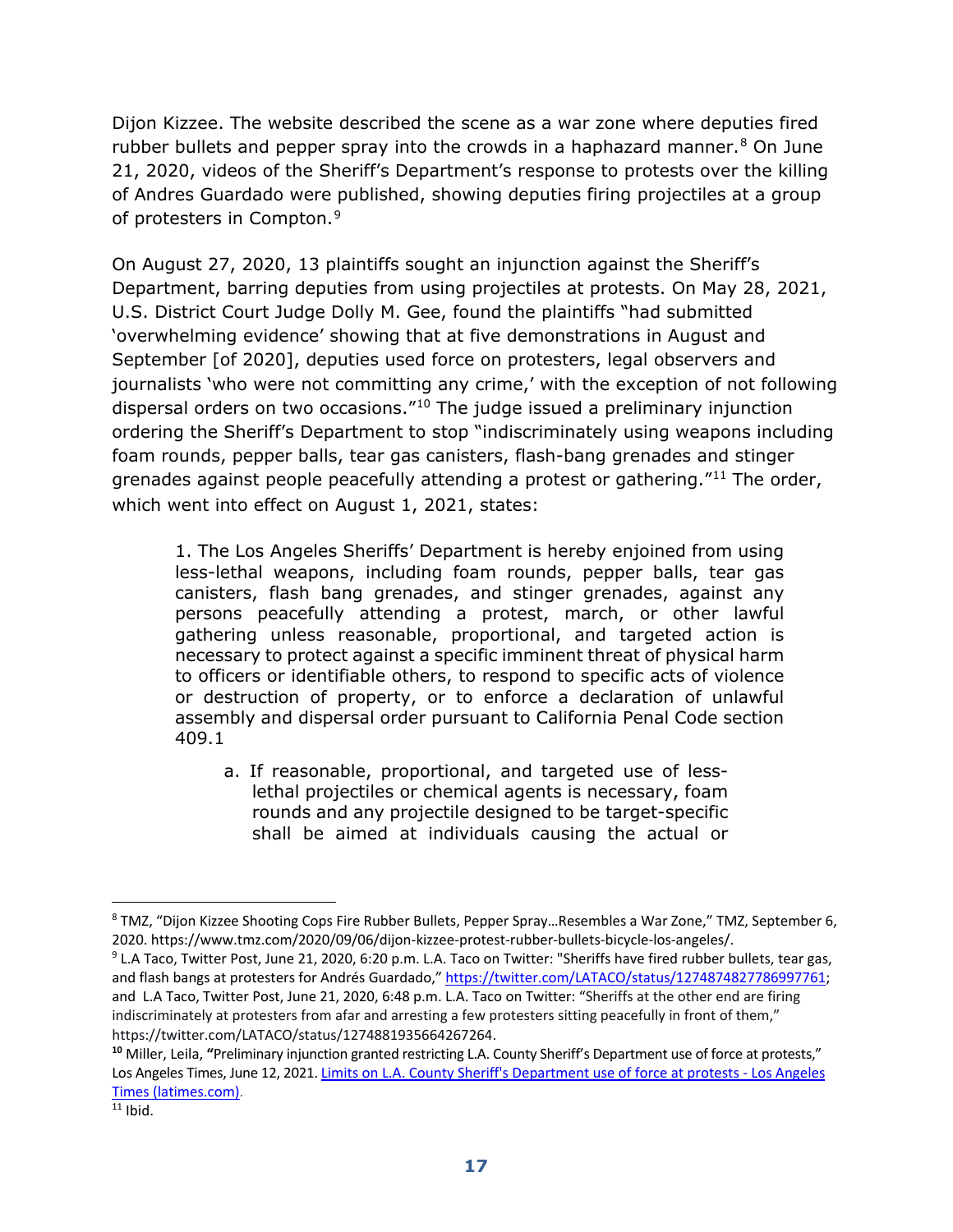imminent threats of harm, violence, or destruction of property and shall not be indiscriminately fired.

b. Flash bang grenades, tear gas canisters, and other lesslethal means designed to be non-target-specific may be used in the manner they were designed to be used and shall not be deliberately aimed to strike individuals.

1. When individuals try to remove, surpass, or defeat a protective police barrier, the Los Angeles Sheriff's Department may consider such actions a threat to officers.

2. Whenever feasible, Los Angeles Sheriffs' Department officers shall issue warnings and/or declare unlawful assembly before the reasonable, proportional, and targeted use of less-lethal projectiles or chemical agents.

- a. Warnings must be given and repeated by means reasonably calculated to ensure that the warnings are heard.
- b. When warnings are given, reasonable time shall be given to comply. $12$

The Office of Inspector General reached out to the Sheriff's Department to inquire as to the Sheriff's Department's plan to amend its policies to comply with this injunction and received the following information. On July 22, 2021, the Sheriff's Department issued a Field Operation Support Services newsletter to all employees which notified them of Judge Gee's orders. The newsletter ordered all deputies who respond to civil disobedience and are asked to deploy less lethal weapons to have read the order and understood what is allowed and what is required of them when using force in future protests. The newsletter is not policy. Upon inquiry, the Sheriff's Department offered an explanation that implementing a change in policy is a lengthy process and that a newsletter was sent for the sake of expediency. The Sheriff's Department stated it elected not to alter the policy based upon a preliminary injunction and will do so if necessary after the litigation is final. In addition to being a legal directive, the court's order represents best practices regarding less lethal use of force when responding to protests and the Sheriff's Department should endeavor to follow it when responding to future protests.

The Sheriff's Department has not set forth any guidelines for violating the directives in the newsletter. The judge in her order remarked on the lack of discipline or

<span id="page-19-0"></span><sup>12</sup> *See* FOSS Newsletter, "21-11 - Berg vs. County of Los Angeles: Preliminary Injunction Regarding the Use of Less-Lethal Munitions During Civil Disorder," issued July 22, 2021.

http://pars.lasd.org/Viewer/Manuals/15183/Content/18841?Source=TextSearch&searchQuery=berg.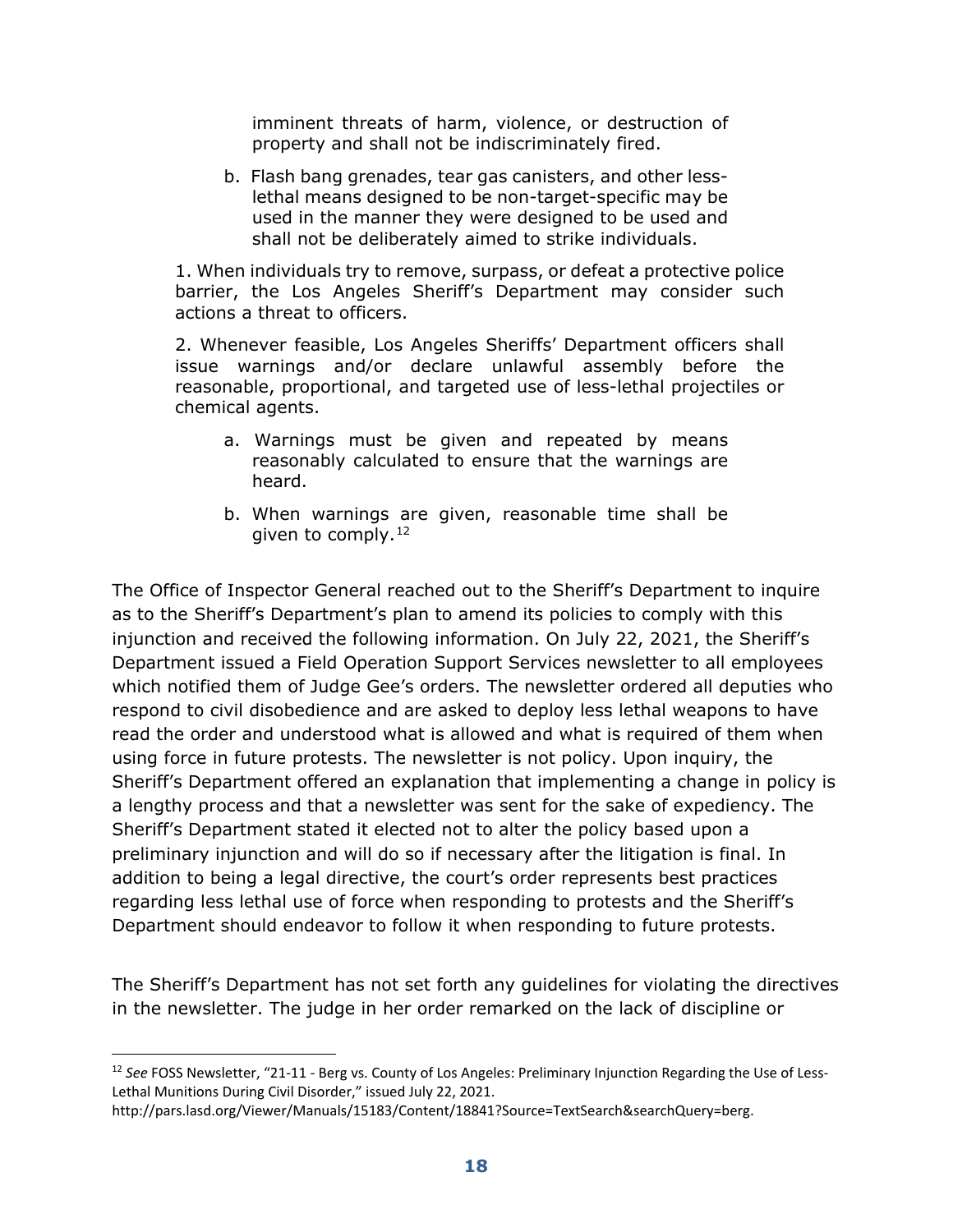action taken by the Sheriff's Department to redress its deputies for their actions in the above mentioned protests; "indicating that the alleged unreasonable use of force had been officially sanctioned ...."<sup>[13](#page-20-2)</sup> As has been stated previously in Office of Inspector General reports, the Sheriff's Department must not only draft policies that deputies are mandated to follow, it must also update its Guidelines for Discipline to specify the range of punishment, implement review processes for discipline that are evidence based, and impose punishment promptly for failure to follow its policies. Specifically regarding the use of less lethal force at protests, it is incumbent upon the Sheriff's Department to implement policies that comply with the judge's order and to be transparent with the Office of Inspector General and the public on its plans to hold deputies' accountable for their failure to abide by the court's order, including adopting a formal policy.

## <span id="page-20-0"></span>**CUSTODY DIVISION**

## <span id="page-20-1"></span>**Handling of Grievances Filed by People in Custody**

The Sheriff's Department is still in the process of establishing the use of tablets in its jail facilities to capture information related to requests and, eventually grievances, filed by people in custody. Currently, there are a total of 165 installed iPads. There are 31 iPads at Century Regional Detention Facility (CRDF), 49 iPads at Men's Central Jail (MCJ), and 85 iPads at Twin Towers Correctional Facility (TTCF). The Sheriff's Department is reporting that all upgrades and connectivity issues have been resolved at CRDF and MCJ and the iPads are currently available for use. The Sheriff's Department reports that moving to Windows based tablets is under consideration in order to rectify compatibility issues and other connectivity concerns. The Sheriff's Department reports that people in custody have accessed the iPads to obtain information on 303,721 occasions between April 1, 2021, and June 30, 2021.

As reported in the Office of Inspector General's January 2018 *Reform and Oversight Efforts: Los Angeles County Sheriff's Department* report, the Sheriff's Department implemented a policy restricting the filing of duplicate and excessive grievances filed by people in custody.<sup>[14](#page-20-3)</sup> The Sheriff's Department reports that between April 1, 2021, and June 30, 2021, 17 people in custody were restricted from filing 125 grievances under this policy.

<span id="page-20-2"></span><sup>&</sup>lt;sup>13</sup> Miller, Leila, "Preliminary injunction granted restricting L.A. County Sheriff's Department use of force at protests," Los Angeles Times, June 12, 2021[. Limits on L.A. County Sheriff's Department use of force at protests -](https://www.latimes.com/california/story/2021-06-12/la-me-los-angeles-county-sheriff-department-preliminary-injunction-indiscriminate-force) Los Angeles [Times \(latimes.com\).](https://www.latimes.com/california/story/2021-06-12/la-me-los-angeles-county-sheriff-department-preliminary-injunction-indiscriminate-force)

<span id="page-20-3"></span><sup>14</sup> *See* [Los Angeles County Sheriff's Department,](http://pars.lasd.org/Viewer/Manuals/14249/Content/13670) *Custody Division Manual*, 8-04/050.00, Duplicate or Excessive [Filings of Grievances and Appeals, and Restrictions of Filing Privileges.](http://pars.lasd.org/Viewer/Manuals/14249/Content/13670)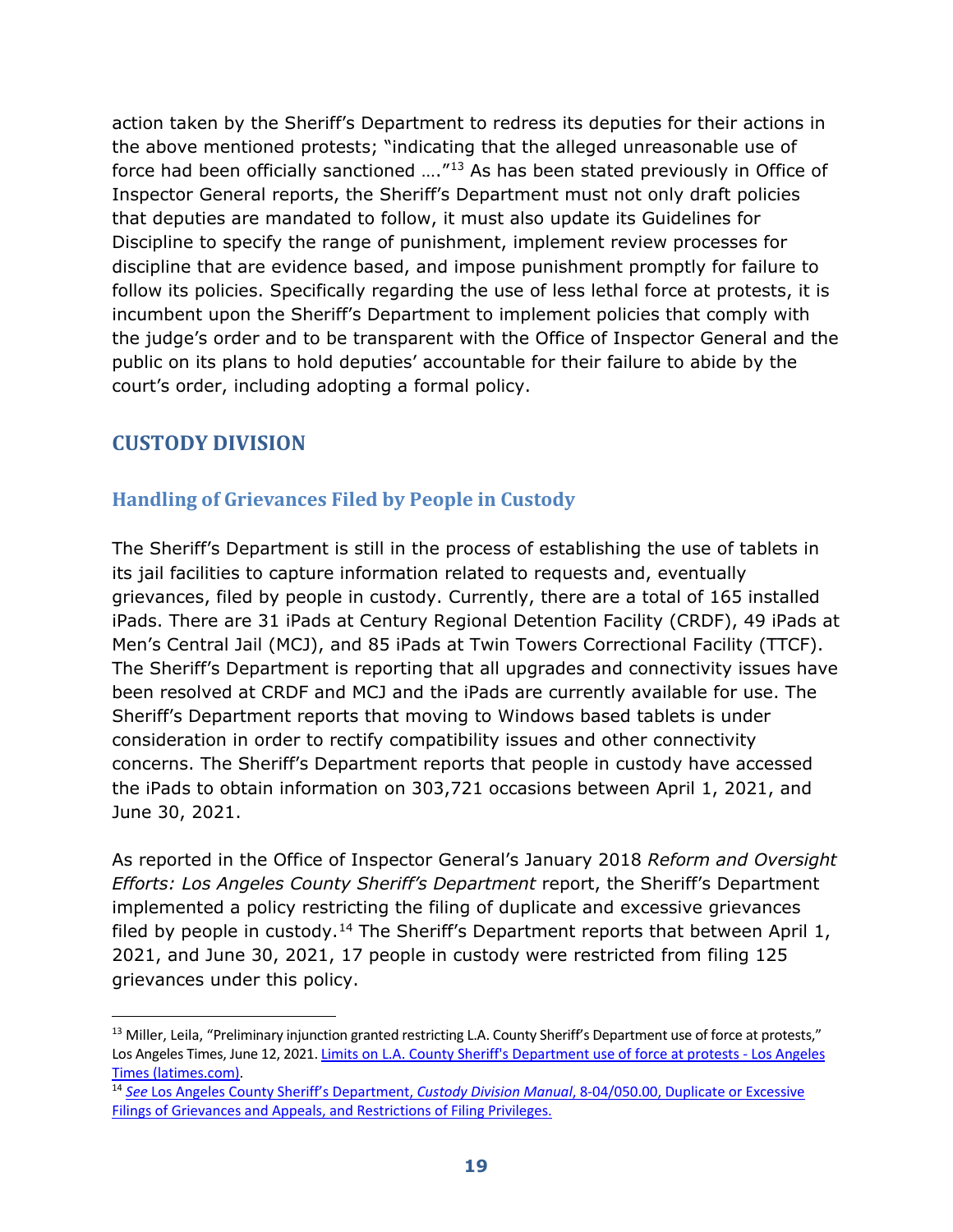## <span id="page-21-0"></span>**In-Custody Deaths**

Between April 1, 2021, and June 30, 2021, ten individuals died while under the care and custody of the Sheriff's Department. Of these ten decedents, one died at CRDF, three died at TTCF, three died at MCJ, and three died at North County Correctional Facility (NCCF).

Office of Inspector General staff attended the Custody Services Division Administrative Death Reviews for each of the ten in-custody deaths.

The following summaries, arranged in chronological order, provide brief descriptions of each in-custody death:

On April 1, 2021, an individual at MCJ was reportedly discovered unresponsive in a cell by deputies. Emergency aid was rendered, paramedics were called, but the individual was pronounced dead at the scene.

On April 11, 2021, an individual at TTCF was reportedly discovered unresponsive during a Title-15 safety check. Emergency aid was rendered, paramedics were called, but the individual was pronounced dead at the scene.

On May 17, 2021, an individual was reportedly discovered by deputies in a cell at TTCF during what was described as a suicide attempt. Deputies and medical personnel rendered emergency aid, paramedics were called, but the individual was pronounced dead at the scene.

On May 20, 2021, an individual was reportedly discovered by deputies in a cell at CRDF during what was later described as a suicide attempt. Deputies and medical personnel rendered emergency aid, paramedics were called, but the individual was pronounced dead at the scene.

On May 22, 2021, an individual at TTCF was reportedly discovered unresponsive during a Title-15 safety check. Emergency aid was rendered, paramedics were called, but the individual was pronounced dead at the scene.

On May 29, 2021, deputies were alerted to an unresponsive individual at NCCF. Deputies and medical personnel rendered emergency aid, paramedics were called, but the individual was pronounced dead at the scene.

On June 2, 2021, deputies were alerted to an unresponsive individual at MCJ. Deputies and medical personnel rendered emergency aid, paramedics were called, but the individual was pronounced dead at the scene.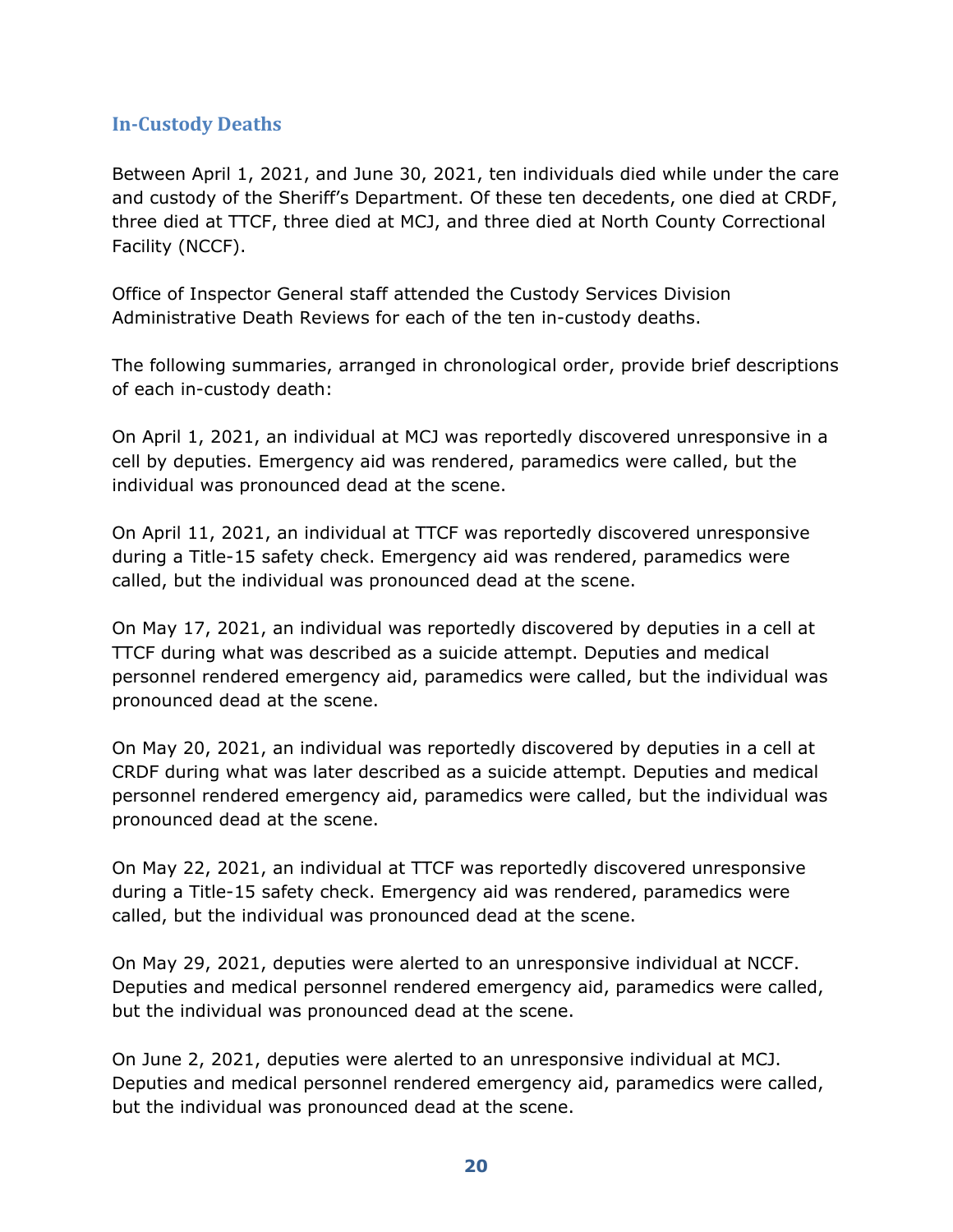On June 13, 2021, deputies were alerted to an individual at NCCF having a medical emergency. Deputies and medical personnel rendered emergency aid, paramedics were called, but the individual was pronounced dead at the scene.

On June 25, 2021, an individual at MCJ was reportedly discovered unresponsive during a Title-15 safety check. Emergency aid was rendered, paramedics were called, but the individual was pronounced dead at the scene.

On June 27, 2021, deputies were alerted to an unresponsive individual at NCCF. Deputies and medical personnel rendered emergency aid, paramedics were called, but the individual was pronounced dead at the scene.

## <span id="page-22-0"></span>**Other Deaths**

Between April 1, 2021, and June 30, 2021, two individuals died under circumstances which do not fit within the current categorical definition of in-custody deaths but were under the care and custody of the Sheriff's Department when the condition which resulted in their deaths first became apparent.

Office of Inspector General staff attended the Critical Incident Review for each of these deaths.

The following summaries provide a brief description of the circumstances surrounding these deaths:

On May 18, 2021, Central Division Enforcement Team deputies conducted a traffic stop, and after a short foot pursuit the deputies, along with deputies from Compton Station, arrested the driver of the vehicle following a use of force. The individual experienced a medical emergency and was transported to Saint Francis Medical Center. The individual died within an hour of arriving at the hospital.

On June 2, 2021, deputies from Palmdale Station responded to a call for service and subsequently arrested an individual at the location. The individual experienced a medical emergency. Deputies rendered emergency aid, paramedics were called, and the individual was transported to Palmdale Regional Medical Center. The individual died within an hour of arriving at the hospital.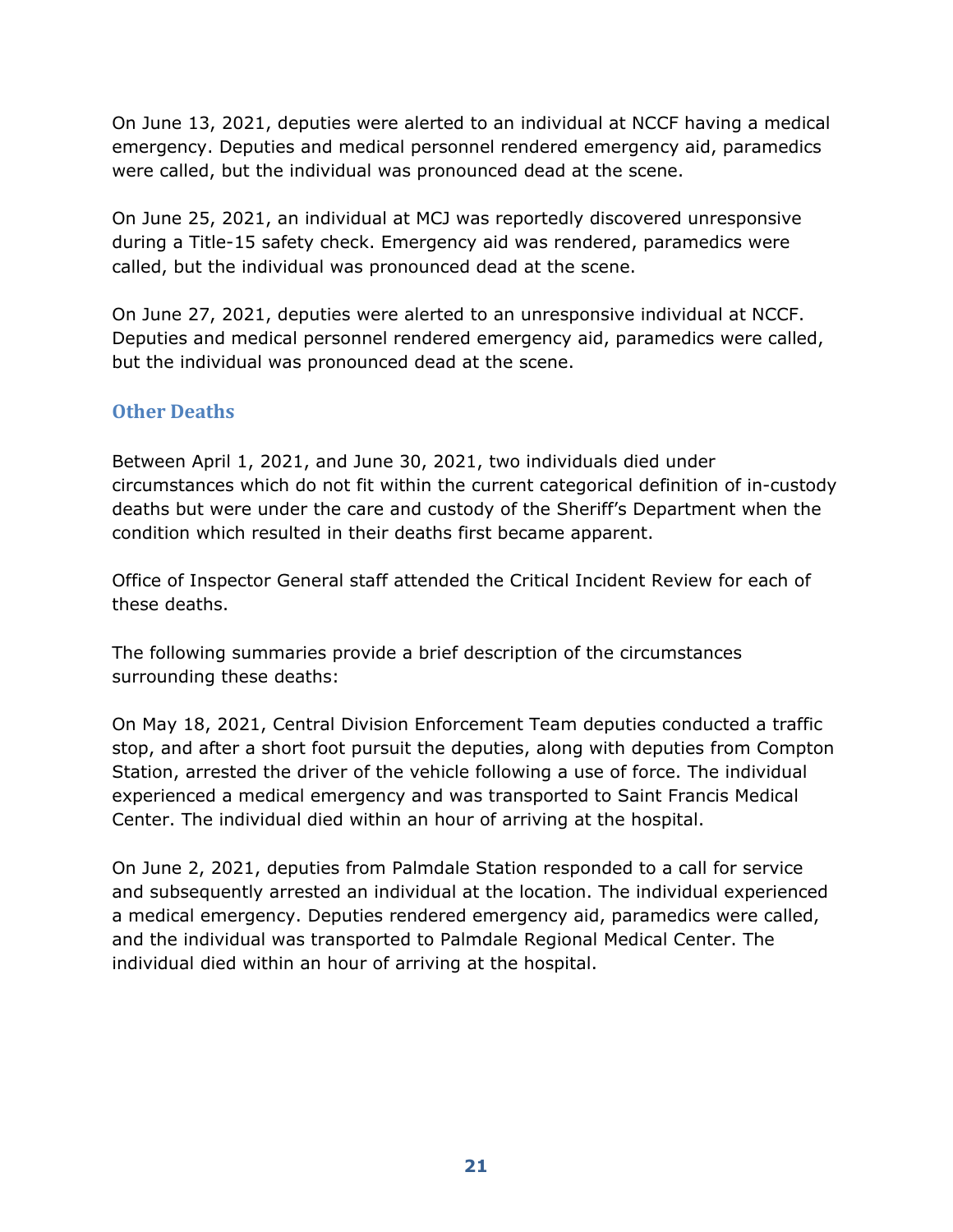## <span id="page-23-0"></span>**Disclosure of Information During Administrative Death Reviews**

Following each death that occurs in a custody environment, Custody Services Division (CSD) conducts Administrative Death Reviews (Death Review) within 72 hours and again at approximately 7 and 30 days from the dates of individuals' deaths. The purpose of Death Review is to identify any lapses in care or any conditions or systemic issues that may have contributed to the passing of a person in custody. The reviews occur in confidential meetings that include CSD and Correctional Health Services (CHS) leadership and staff and the Homicide Bureau lieutenant (Homicide) assigned to the case. County Counsel representatives are present as well as plaintiffs' class counsel and the court appointed monitor for *United States v. County of Los Angeles and Los Angeles County Sheriff*.[15](#page-23-1) Office of Inspector General personnel regularly respond to the scenes of deaths in custody and are present for every Death Review.

Death Reviews systematically examine the adequacy of medical and mental health services a decedent received while in custody, the circumstances and jail conditions leading up to each death, and the conduct of CSD and CHS personnel before, during, and after each death. Attendees review available CCTV footage and CSD and CHS prepare thorough summaries that include decedents' medical and mental health histories, medication regimens, clinical contacts and care, as well as housing information. Security classification and disciplinary history from intake to date of death is also addressed during the review.

When practiced as designed, this critical incident review method supports thorough, self-critical, and transparent analysis oriented to identifying and correcting deficiencies. In Death Reviews, CSD and CHS executives often identify and implement necessary improvements to policies, protocols, and training designed to prevent future deaths. Executives also frequently identify persistent deficiencies and lapses in care and conditions that are present during or contribute to repeated custody deaths.

As part of each Death Review analysis, Homicide provides observations from the scene of each death, preliminary autopsy findings, and details learned within the first seven days of an investigation. The information provided by Homicide is often critical for CSD and CHS executives in identifying deficiencies and guiding the analysis toward appropriate corrective action. For example, information about the

<span id="page-23-1"></span><sup>&</sup>lt;sup>15</sup> On September 3, 2015, the U.S. District Court for the Central of California approved a stipulated agreement between the U.S. Department of Justice and the Sheriff's Department requiring, in part, adequate mental health care and related services. An independent monitor assesses and reports on implementation progress. *See United States v. County of Los Angeles*, Case No. 2:15-cv05903-DDP (C.D. Cal. 2015).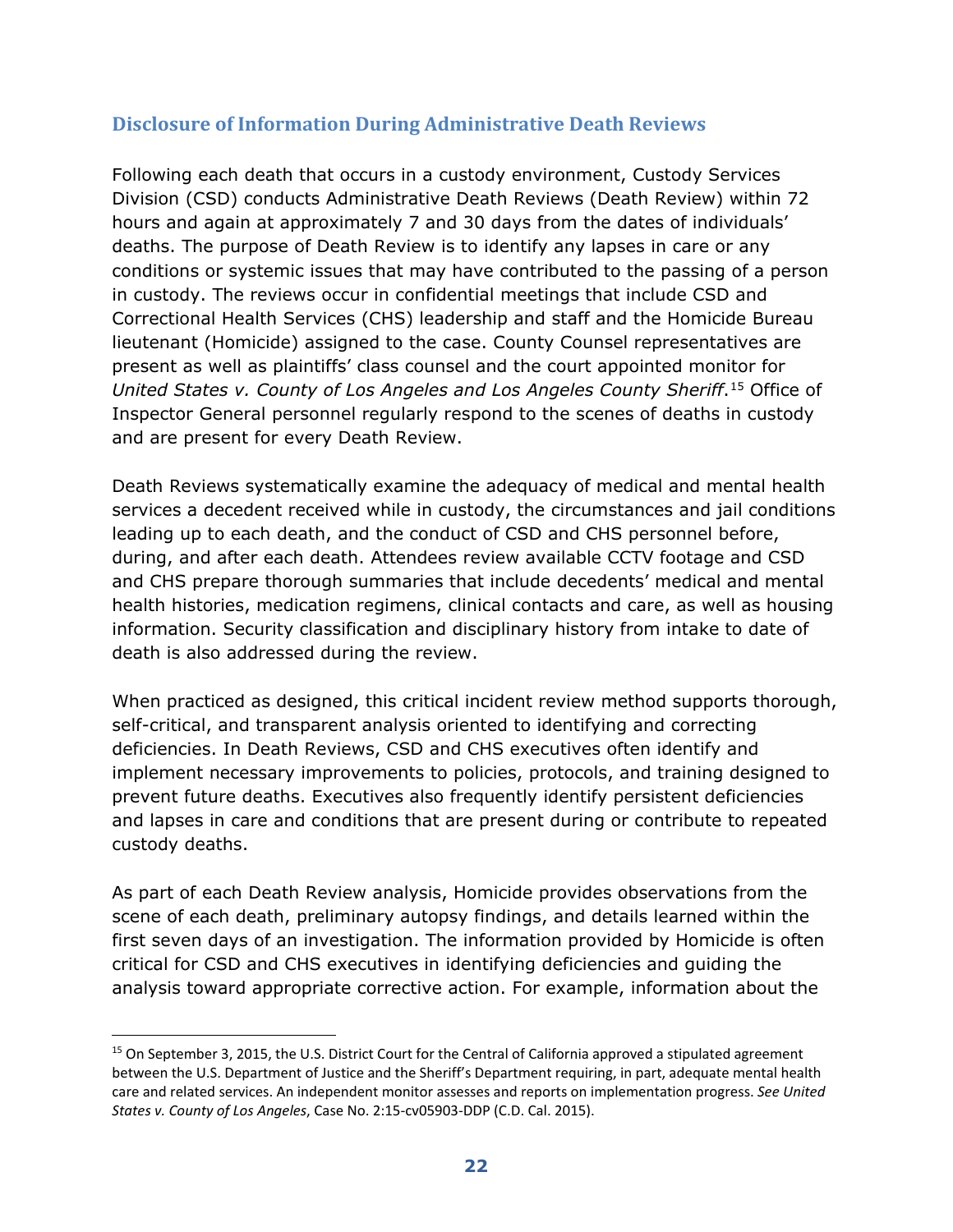specific positioning of a decedent's body, injuries sustained by a decedent, statements of witness personnel or people in custody, the condition of a decedent's cell, among other observations, can only be ascertained at the scene of a death. It is not typically included in Death Review summaries or captured via CCTV and is only learned by some attendees when disclosed by Homicide.

What information to disclose and when to disclose it requires balancing the sharing of information sufficient to conduct a thorough analysis with the similarly important goal of maintaining investigative integrity. For example, homicides or drug overdoses may require the cooperation of confidential informants, often people in custody, whose safety must be prioritized at all times. Some details learned through confidential informants may be appropriately withheld from a Death Review. Although attendance at all Death Reviews is carefully tracked and attendees either respond to a virtual roll call or sign in when attending in person, and all attendees are strictly admonished to the confidential nature of the discussions, Homicide may appropriately limit the disclosure of some investigative details. At times, however, Homicide's approach to disclosure of details is more conservative than necessary and may impede the Death Review analysis and hinder the greater goal of correcting deficiencies and preventing future tragedies. The Office of Inspector General has consistently recommended that Homicide, CSD and CHS ensure the disclosure of all details necessary to inform a critical self-analysis and only withhold details the disclosure of which would jeopardize an active death investigation.

In 2021, Office of Inspector General personnel have noted two Death Reviews during which important information about the deaths of people in custody may not have been disclosed absent direct inquiry by Office of Inspector General or CHS personnel. In one instance, Homicide failed to note that a decedent had a large foreign object lodged in the decedent's throat and mouth. In a second case, Homicide failed to disclose the presence of injuries sustained by a decedent that were clearly visible on the decedent's body at the scene of the death. It was later revealed that this decedent had banged their head against the cell wall more than 60 times, resulting in a skull fracture and other severe injuries. In both instances, Office of Inspector General personnel responded to the scenes of the deaths and received briefings from Homicide on the above details in each case. Had the Office of Inspector General not responded to the death scenes, it is unclear whether specific details that were relevant to the work of the review committee would have been disclosed.

CSD and CHS executives often meet prior to initial Death Reviews and exchange relevant information. CHS executives have indicated that, at times, they do not receive information necessary for a thorough medical analysis. For example, CHS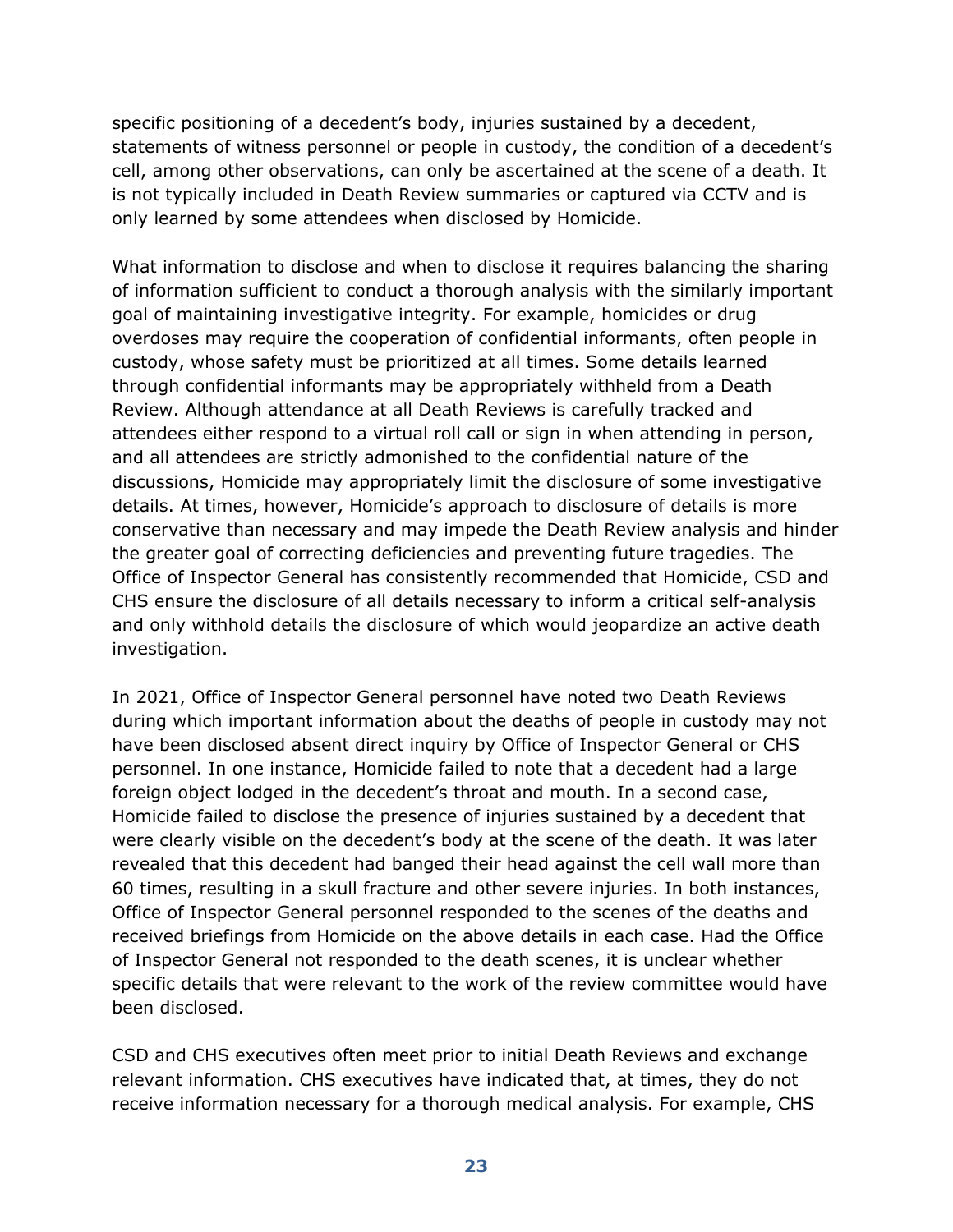executives report that they were unaware of the head injuries in the above case until they were acknowledged by Homicide upon direct inquiry during the Death Review.

The Office of Inspector General regularly responds to custody deaths and is typically provided thorough and transparent briefings from Homicide. Similarly, CSD and CHS executives regularly share confidential and unfavorable details about CSD and CHS issues and investigations with Office of Inspector General personnel, making it unlikely that Homicide, CSD, or CHS are intentionally withholding information about custody deaths from the Office of Inspector General. However, important details have sometimes been withheld during Death Reviews and from other attendees, which impedes executives' ability to correct deficiencies and ensure personnel accountability where necessary.

It is also important to emphasize that this report section focuses solely on disclosure of information during Death Reviews and reserves discussion of other areas for improvement in the Death Review analysis. It also reserves discussion of the greater systemic deficiencies that remain unresolved and continue to expose people in custody to mental and emotional suffering, inadequate care, and risk to their personal safety. The circumstances surrounding the deaths of the people in custody described above highlight some of these deficiencies.

The Office of Inspector General again recommends that Homicide treat Death Reviews as confidential discussions and disclose all facts and details necessary to support a thorough critical incident analysis. The Office of Inspector General also recommends that CHS executives receive the same information as CSD executives prior to each Death Review, that the CHS Medical Director or designee resume attendance at all autopsies performed on those who died in custody, and that the Medical Examiner-Coroner provide adequate notice of scheduled autopsies in order to facilitate attendance. Finally, the Office of Inspector General recommends that CSD and CHS executives consistently ensure transparency during all Death Reviews.

Since the drafting of this report section, Office of Inspector General personnel spoke with CSD and CHS executives as well as the unit commander of the Sheriff's Department Homicide Bureau. The unit commander recently assumed leadership in March 2021 and communicated an appreciation for and commitment to transparency. The unit commander agreed that instances in which information about deaths of people in custody is appropriately withheld should be infrequent and agreed to ensure the disclosure of all details that may support a rigorous critical incident review going forward. Similarly, CSD executives have agreed to communicate with Homicide and CHS to ensure that CHS executives are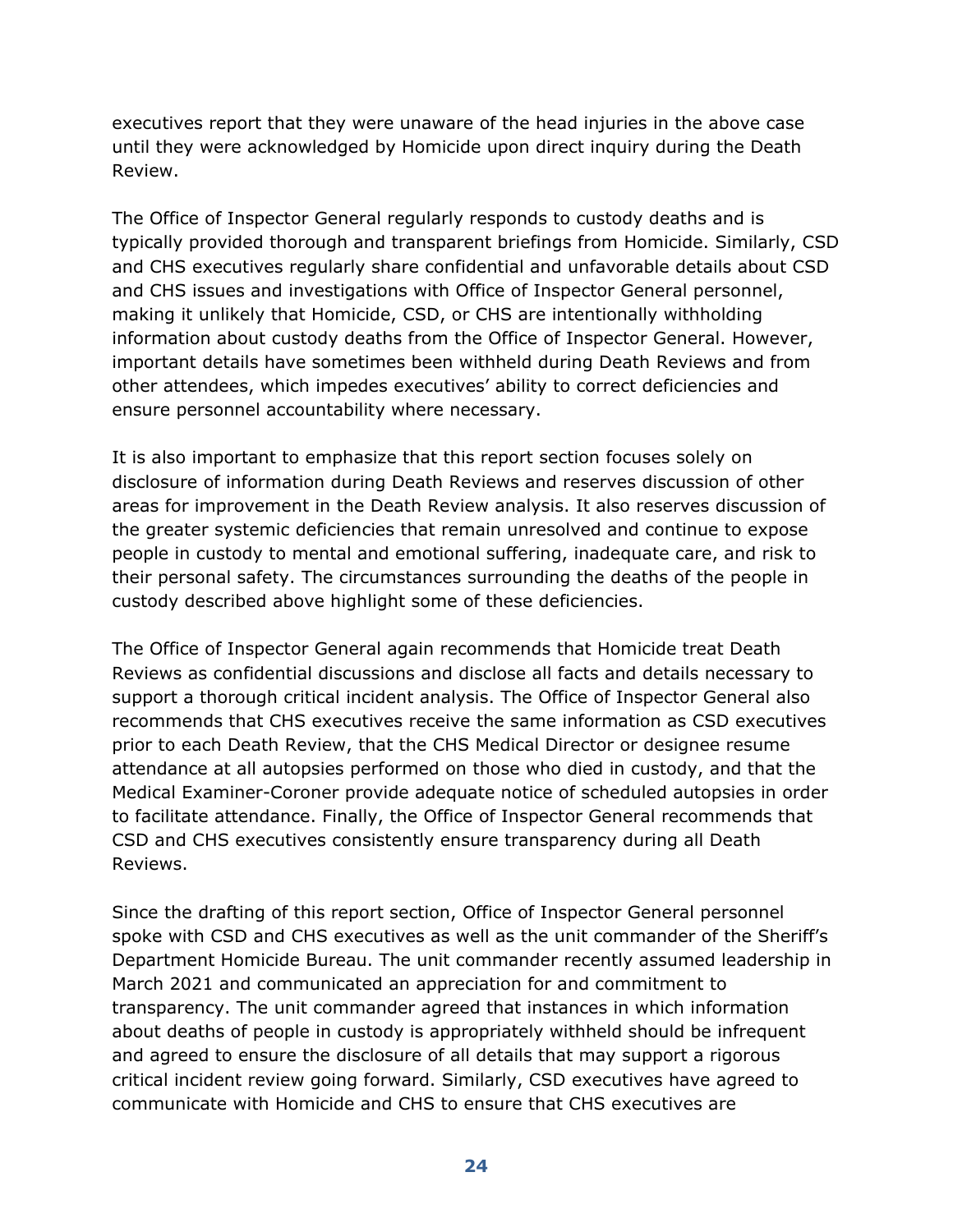appropriately briefed and CSD and CHS have committed to working to ensure transparency at Death Reviews. Finally, CHS has indicated that it will resume attendance at all autopsies performed during regular business hours. The Medical Examiner-Coroner has committed to ensuring timely notification of all autopsies performed on people who die in custody whenever possible and to notify both Homicide and CHS directly.

## <span id="page-26-0"></span>**Custody Deaths by Overdose of Fentanyl or Other Narcotics**

Of 25 total in-custody deaths that occurred between January 1, 2021 and June 30, 2021, (compared to 15 deaths in the first half of 2020), at least six are suspected fentanyl or other drug overdose related (compared to three total overdose deaths in 2020). Between January 1, 2021 and June 30, 2021, the Office of Inspector General received notice of nearly 100 CSD memoranda detailing the administration of NARCAN by Sheriff's Department personnel to people in custody for suspected overdoses.[16](#page-26-1) NARCAN is also administered by medical personnel and documented in the electronic medical record.

CSD indicates that due to the low cost and potency of fentanyl, it is often mixed with more commonly known narcotics such as heroin and methamphetamine, which increases the likelihood of fatal interactions. CSD reports that it is pursuing several interventions in efforts to curb fentanyl use in the jails.

CSD reports that beginning in March 2019, all CSD personnel were directed to begin holstering canisters of NARCAN. CSD reports that it has also made NARCAN available for direct access by people in custody in all dormitories at NCCF and Pitchess Detention Center (PDC) North and PDC South as well as in MCJ modules 5000 and 9000. CSD reports that by the end of July 2021, NARCAN will also be available for direct access by people in custody in 12 MCJ dayrooms.

English and Spanish language signage has been posted throughout the jails and CSD reports it is conducting additional town hall meetings to warn people in custody of the dangers of ingesting even small amounts of fentanyl. Custody Training and Standards Bureau is currently working on a video segment to warn people in custody of fentanyl hidden within and disguised as other narcotics, which will be presented to all people in custody as part of the intake process.

CSD reports that it is installing additional CCTV cameras, increasing deployment of narcotics K-9s, and pursuing other advanced technologies that will aide in detecting

<span id="page-26-1"></span><sup>&</sup>lt;sup>16</sup> NARCAN is a medication used for the emergency treatment of opioid overdose.